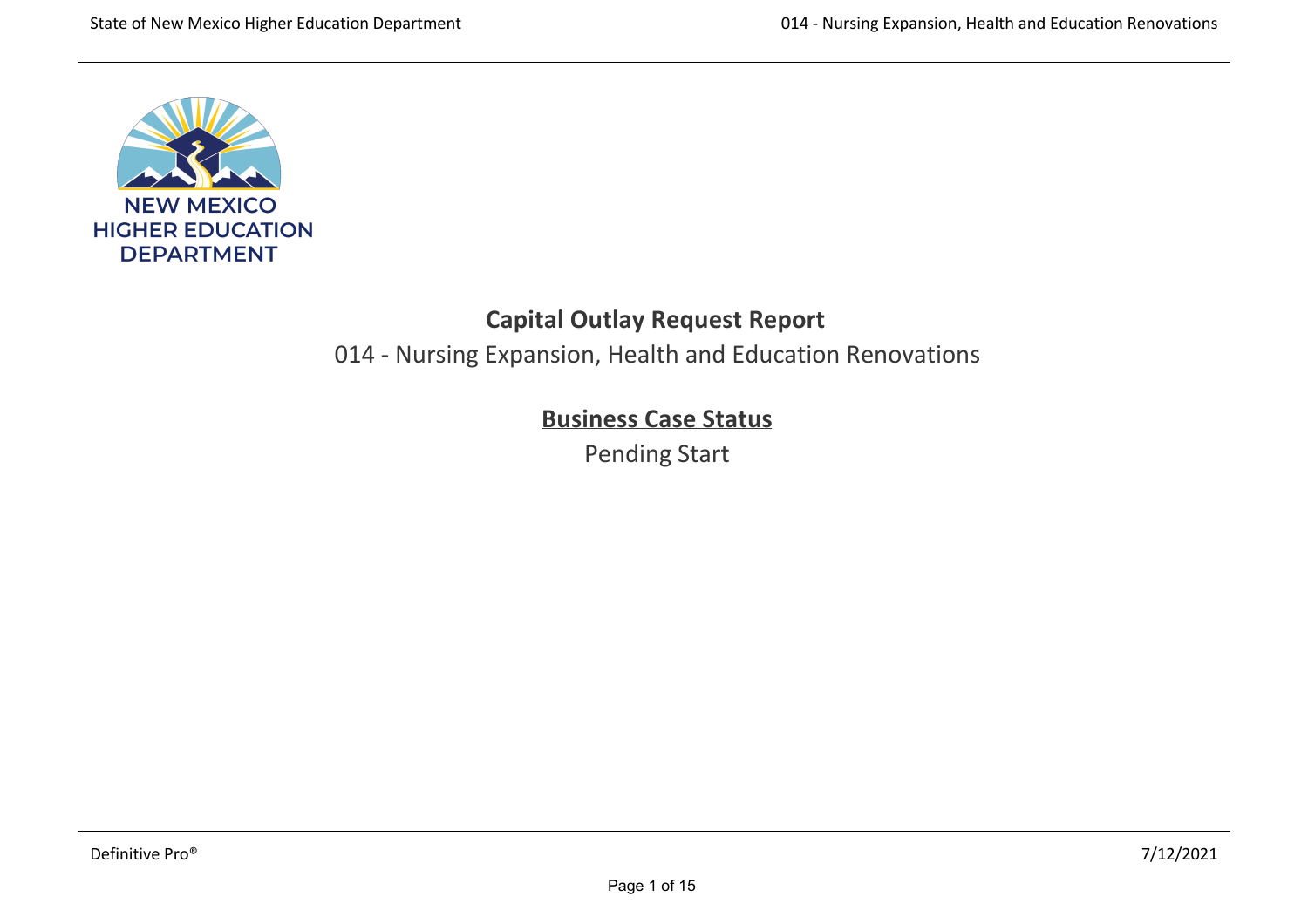| <b>Request</b>                  |                                                                                                                           |                     |                              |                                                                                                                                                                                                                                                                                                                                                                                                                                                                                                                                                                                                                                                                                                                                                                                                                                                                                                                                                                                                                                                                                                                                                                                                                                                                                                                                                                                                                                                                                                                                                                                                                                                                                                                                                                                                                                                                                                                                                                                                                                                                                                                                                                                                                                                                                                                                                                                                                                                                                                                                                                                                                                                                                                                                                                                                                                                                                                                                                                                                                                                                                                                                                                                                                                                                                                                                                                                                                                                                                                                                                                                                                                                                                                                                                                                                                                                                                                                                                                                                                                                                                                                                                                                                                                                                                                                                                                                                                                                                                                                                                                                                                                                                                                                                                                                                                                                                                                                                                                                                                                                                                                                                                                                                                                                                                                    |
|---------------------------------|---------------------------------------------------------------------------------------------------------------------------|---------------------|------------------------------|----------------------------------------------------------------------------------------------------------------------------------------------------------------------------------------------------------------------------------------------------------------------------------------------------------------------------------------------------------------------------------------------------------------------------------------------------------------------------------------------------------------------------------------------------------------------------------------------------------------------------------------------------------------------------------------------------------------------------------------------------------------------------------------------------------------------------------------------------------------------------------------------------------------------------------------------------------------------------------------------------------------------------------------------------------------------------------------------------------------------------------------------------------------------------------------------------------------------------------------------------------------------------------------------------------------------------------------------------------------------------------------------------------------------------------------------------------------------------------------------------------------------------------------------------------------------------------------------------------------------------------------------------------------------------------------------------------------------------------------------------------------------------------------------------------------------------------------------------------------------------------------------------------------------------------------------------------------------------------------------------------------------------------------------------------------------------------------------------------------------------------------------------------------------------------------------------------------------------------------------------------------------------------------------------------------------------------------------------------------------------------------------------------------------------------------------------------------------------------------------------------------------------------------------------------------------------------------------------------------------------------------------------------------------------------------------------------------------------------------------------------------------------------------------------------------------------------------------------------------------------------------------------------------------------------------------------------------------------------------------------------------------------------------------------------------------------------------------------------------------------------------------------------------------------------------------------------------------------------------------------------------------------------------------------------------------------------------------------------------------------------------------------------------------------------------------------------------------------------------------------------------------------------------------------------------------------------------------------------------------------------------------------------------------------------------------------------------------------------------------------------------------------------------------------------------------------------------------------------------------------------------------------------------------------------------------------------------------------------------------------------------------------------------------------------------------------------------------------------------------------------------------------------------------------------------------------------------------------------------------------------------------------------------------------------------------------------------------------------------------------------------------------------------------------------------------------------------------------------------------------------------------------------------------------------------------------------------------------------------------------------------------------------------------------------------------------------------------------------------------------------------------------------------------------------------------------------------------------------------------------------------------------------------------------------------------------------------------------------------------------------------------------------------------------------------------------------------------------------------------------------------------------------------------------------------------------------------------------------------------------------------------------------------------------|
| <b>Institution</b>              | New Mexico State University                                                                                               |                     | $\checkmark$                 |                                                                                                                                                                                                                                                                                                                                                                                                                                                                                                                                                                                                                                                                                                                                                                                                                                                                                                                                                                                                                                                                                                                                                                                                                                                                                                                                                                                                                                                                                                                                                                                                                                                                                                                                                                                                                                                                                                                                                                                                                                                                                                                                                                                                                                                                                                                                                                                                                                                                                                                                                                                                                                                                                                                                                                                                                                                                                                                                                                                                                                                                                                                                                                                                                                                                                                                                                                                                                                                                                                                                                                                                                                                                                                                                                                                                                                                                                                                                                                                                                                                                                                                                                                                                                                                                                                                                                                                                                                                                                                                                                                                                                                                                                                                                                                                                                                                                                                                                                                                                                                                                                                                                                                                                                                                                                                    |
| <b>Project Title</b>            | Nursing Expansion, Health and Education Renovations                                                                       |                     |                              |                                                                                                                                                                                                                                                                                                                                                                                                                                                                                                                                                                                                                                                                                                                                                                                                                                                                                                                                                                                                                                                                                                                                                                                                                                                                                                                                                                                                                                                                                                                                                                                                                                                                                                                                                                                                                                                                                                                                                                                                                                                                                                                                                                                                                                                                                                                                                                                                                                                                                                                                                                                                                                                                                                                                                                                                                                                                                                                                                                                                                                                                                                                                                                                                                                                                                                                                                                                                                                                                                                                                                                                                                                                                                                                                                                                                                                                                                                                                                                                                                                                                                                                                                                                                                                                                                                                                                                                                                                                                                                                                                                                                                                                                                                                                                                                                                                                                                                                                                                                                                                                                                                                                                                                                                                                                                                    |
|                                 | <b>Building</b>                                                                                                           | <b>Building Age</b> |                              | <b>Building GSF</b>                                                                                                                                                                                                                                                                                                                                                                                                                                                                                                                                                                                                                                                                                                                                                                                                                                                                                                                                                                                                                                                                                                                                                                                                                                                                                                                                                                                                                                                                                                                                                                                                                                                                                                                                                                                                                                                                                                                                                                                                                                                                                                                                                                                                                                                                                                                                                                                                                                                                                                                                                                                                                                                                                                                                                                                                                                                                                                                                                                                                                                                                                                                                                                                                                                                                                                                                                                                                                                                                                                                                                                                                                                                                                                                                                                                                                                                                                                                                                                                                                                                                                                                                                                                                                                                                                                                                                                                                                                                                                                                                                                                                                                                                                                                                                                                                                                                                                                                                                                                                                                                                                                                                                                                                                                                                                |
| <b>Building(s)</b>              | O'DONNELL HALL                                                                                                            | 53.00               |                              | 87,119                                                                                                                                                                                                                                                                                                                                                                                                                                                                                                                                                                                                                                                                                                                                                                                                                                                                                                                                                                                                                                                                                                                                                                                                                                                                                                                                                                                                                                                                                                                                                                                                                                                                                                                                                                                                                                                                                                                                                                                                                                                                                                                                                                                                                                                                                                                                                                                                                                                                                                                                                                                                                                                                                                                                                                                                                                                                                                                                                                                                                                                                                                                                                                                                                                                                                                                                                                                                                                                                                                                                                                                                                                                                                                                                                                                                                                                                                                                                                                                                                                                                                                                                                                                                                                                                                                                                                                                                                                                                                                                                                                                                                                                                                                                                                                                                                                                                                                                                                                                                                                                                                                                                                                                                                                                                                             |
|                                 | HEALTH AND SOCIAL SERVICES BUILDING                                                                                       | 0.00                |                              | $\mathbf{0}$                                                                                                                                                                                                                                                                                                                                                                                                                                                                                                                                                                                                                                                                                                                                                                                                                                                                                                                                                                                                                                                                                                                                                                                                                                                                                                                                                                                                                                                                                                                                                                                                                                                                                                                                                                                                                                                                                                                                                                                                                                                                                                                                                                                                                                                                                                                                                                                                                                                                                                                                                                                                                                                                                                                                                                                                                                                                                                                                                                                                                                                                                                                                                                                                                                                                                                                                                                                                                                                                                                                                                                                                                                                                                                                                                                                                                                                                                                                                                                                                                                                                                                                                                                                                                                                                                                                                                                                                                                                                                                                                                                                                                                                                                                                                                                                                                                                                                                                                                                                                                                                                                                                                                                                                                                                                                       |
| <b>Project Location</b>         | See Campus Map                                                                                                            |                     | <b>Project Map</b>           | <b>Project Map Link</b>                                                                                                                                                                                                                                                                                                                                                                                                                                                                                                                                                                                                                                                                                                                                                                                                                                                                                                                                                                                                                                                                                                                                                                                                                                                                                                                                                                                                                                                                                                                                                                                                                                                                                                                                                                                                                                                                                                                                                                                                                                                                                                                                                                                                                                                                                                                                                                                                                                                                                                                                                                                                                                                                                                                                                                                                                                                                                                                                                                                                                                                                                                                                                                                                                                                                                                                                                                                                                                                                                                                                                                                                                                                                                                                                                                                                                                                                                                                                                                                                                                                                                                                                                                                                                                                                                                                                                                                                                                                                                                                                                                                                                                                                                                                                                                                                                                                                                                                                                                                                                                                                                                                                                                                                                                                                            |
| <b>FY Priority #</b>            | $\overline{2}$                                                                                                            |                     | <b>Master Plan Priority#</b> | 2                                                                                                                                                                                                                                                                                                                                                                                                                                                                                                                                                                                                                                                                                                                                                                                                                                                                                                                                                                                                                                                                                                                                                                                                                                                                                                                                                                                                                                                                                                                                                                                                                                                                                                                                                                                                                                                                                                                                                                                                                                                                                                                                                                                                                                                                                                                                                                                                                                                                                                                                                                                                                                                                                                                                                                                                                                                                                                                                                                                                                                                                                                                                                                                                                                                                                                                                                                                                                                                                                                                                                                                                                                                                                                                                                                                                                                                                                                                                                                                                                                                                                                                                                                                                                                                                                                                                                                                                                                                                                                                                                                                                                                                                                                                                                                                                                                                                                                                                                                                                                                                                                                                                                                                                                                                                                                  |
| <b>Total Project Cost</b>       | \$15,000,000                                                                                                              |                     | <b>State Funding Request</b> | \$15,000,000                                                                                                                                                                                                                                                                                                                                                                                                                                                                                                                                                                                                                                                                                                                                                                                                                                                                                                                                                                                                                                                                                                                                                                                                                                                                                                                                                                                                                                                                                                                                                                                                                                                                                                                                                                                                                                                                                                                                                                                                                                                                                                                                                                                                                                                                                                                                                                                                                                                                                                                                                                                                                                                                                                                                                                                                                                                                                                                                                                                                                                                                                                                                                                                                                                                                                                                                                                                                                                                                                                                                                                                                                                                                                                                                                                                                                                                                                                                                                                                                                                                                                                                                                                                                                                                                                                                                                                                                                                                                                                                                                                                                                                                                                                                                                                                                                                                                                                                                                                                                                                                                                                                                                                                                                                                                                       |
| <b>Committed Match Funding</b>  | \$0                                                                                                                       |                     | <b>Match Funding Source</b>  | N/A                                                                                                                                                                                                                                                                                                                                                                                                                                                                                                                                                                                                                                                                                                                                                                                                                                                                                                                                                                                                                                                                                                                                                                                                                                                                                                                                                                                                                                                                                                                                                                                                                                                                                                                                                                                                                                                                                                                                                                                                                                                                                                                                                                                                                                                                                                                                                                                                                                                                                                                                                                                                                                                                                                                                                                                                                                                                                                                                                                                                                                                                                                                                                                                                                                                                                                                                                                                                                                                                                                                                                                                                                                                                                                                                                                                                                                                                                                                                                                                                                                                                                                                                                                                                                                                                                                                                                                                                                                                                                                                                                                                                                                                                                                                                                                                                                                                                                                                                                                                                                                                                                                                                                                                                                                                                                                |
| <b>Construction Type</b>        | Renovation                                                                                                                |                     |                              |                                                                                                                                                                                                                                                                                                                                                                                                                                                                                                                                                                                                                                                                                                                                                                                                                                                                                                                                                                                                                                                                                                                                                                                                                                                                                                                                                                                                                                                                                                                                                                                                                                                                                                                                                                                                                                                                                                                                                                                                                                                                                                                                                                                                                                                                                                                                                                                                                                                                                                                                                                                                                                                                                                                                                                                                                                                                                                                                                                                                                                                                                                                                                                                                                                                                                                                                                                                                                                                                                                                                                                                                                                                                                                                                                                                                                                                                                                                                                                                                                                                                                                                                                                                                                                                                                                                                                                                                                                                                                                                                                                                                                                                                                                                                                                                                                                                                                                                                                                                                                                                                                                                                                                                                                                                                                                    |
| <b>Previous Request Summary</b> | N/A                                                                                                                       |                     |                              |                                                                                                                                                                                                                                                                                                                                                                                                                                                                                                                                                                                                                                                                                                                                                                                                                                                                                                                                                                                                                                                                                                                                                                                                                                                                                                                                                                                                                                                                                                                                                                                                                                                                                                                                                                                                                                                                                                                                                                                                                                                                                                                                                                                                                                                                                                                                                                                                                                                                                                                                                                                                                                                                                                                                                                                                                                                                                                                                                                                                                                                                                                                                                                                                                                                                                                                                                                                                                                                                                                                                                                                                                                                                                                                                                                                                                                                                                                                                                                                                                                                                                                                                                                                                                                                                                                                                                                                                                                                                                                                                                                                                                                                                                                                                                                                                                                                                                                                                                                                                                                                                                                                                                                                                                                                                                                    |
| <b>History of Facility</b>      |                                                                                                                           |                     |                              | O'Donnell Hall (287) facility was constructed in 1968 for College of Education. The building closed 1999 to rebuilt after a significant fire, and reopened in 2000. The Health and Social Services (HSS) Building was<br>designed around the historic Memorial Tower that was salvaged and adaptively reused for memorial and seminar space, as part of the 2003 construction for the College with the same name.                                                                                                                                                                                                                                                                                                                                                                                                                                                                                                                                                                                                                                                                                                                                                                                                                                                                                                                                                                                                                                                                                                                                                                                                                                                                                                                                                                                                                                                                                                                                                                                                                                                                                                                                                                                                                                                                                                                                                                                                                                                                                                                                                                                                                                                                                                                                                                                                                                                                                                                                                                                                                                                                                                                                                                                                                                                                                                                                                                                                                                                                                                                                                                                                                                                                                                                                                                                                                                                                                                                                                                                                                                                                                                                                                                                                                                                                                                                                                                                                                                                                                                                                                                                                                                                                                                                                                                                                                                                                                                                                                                                                                                                                                                                                                                                                                                                                                  |
| <b>Current Condition</b>        | compliance, roof repair, flooring replacement and elevator modernization are encourage with renovations for the building. |                     |                              | NMSU is currently working with Architectural Research Consultants to conducting Facilities Condition Assessments (FCA) of selected NMSU buildings. Both O'Donnell Hall and HSS Building were part of the first group<br>of buildings to be analyzed. The score for O'Donnell Hall is 0.42 or Good in the FCI and 54.80% in ARC's Score. This is indicative that the building is adequate, but code and ADA compliance are encourage with<br>renovations for the building. The score for Health and Social Services (HSS) Building is 0.101 or Poor the FCI and 82.40% in ARC's Score. This is indicative that the building is below satisfactory, but code and ADA                                                                                                                                                                                                                                                                                                                                                                                                                                                                                                                                                                                                                                                                                                                                                                                                                                                                                                                                                                                                                                                                                                                                                                                                                                                                                                                                                                                                                                                                                                                                                                                                                                                                                                                                                                                                                                                                                                                                                                                                                                                                                                                                                                                                                                                                                                                                                                                                                                                                                                                                                                                                                                                                                                                                                                                                                                                                                                                                                                                                                                                                                                                                                                                                                                                                                                                                                                                                                                                                                                                                                                                                                                                                                                                                                                                                                                                                                                                                                                                                                                                                                                                                                                                                                                                                                                                                                                                                                                                                                                                                                                                                                                 |
|                                 | included Room 116 and 118A for a classroom reconfiguration in 2014.                                                       |                     |                              | The damage caused by the fire displaced over 100 employees and 175 classes. The cost of renovation of this building to repair damage from the fire cost \$481,407. The College of Education was able to return to its<br>home in May of 2000. HSS Building: The tower was originally built onto the west stands of the first Aggie Memorial Stadium located in the northeast part of the campus. The stadium was eventually replaced by a<br>new stadium in the campus' southeast corner; however, the tower was left standing. It was eventually incorporated into the design of the Health and Social Services Building constructed in 2003. The heritage<br>significance of Memorial Tower includes the dedication to those students, faculty and staff who lost their lives in military service. The first-floor lounge contains photographs of almost all of the 126 "Aggies" who died<br>serving their country in World War II. In the 1950s and 60s, it was a landmark feature on the campus as it stood above every building except the tower on Goddard Hall. A small lecture room was added in 2007 along<br>with restrooms and services. The addition is a separate building know as HSS Annex (619) totaling 5,590 GSF and is connected to the HSS via a covered walkway and bridge at the second floor. Minor renovations                                                                                                                                                                                                                                                                                                                                                                                                                                                                                                                                                                                                                                                                                                                                                                                                                                                                                                                                                                                                                                                                                                                                                                                                                                                                                                                                                                                                                                                                                                                                                                                                                                                                                                                                                                                                                                                                                                                                                                                                                                                                                                                                                                                                                                                                                                                                                                                                                                                                                                                                                                                                                                                                                                                                                                                                                                                                                                                                                                                                                                                                                                                                                                                                                                                                                                                                                                                                                                                                                                                                                                                                                                                                                                                                                                                                                                                                                                                                                             |
| <b>Scope of Work</b>            |                                                                                                                           |                     |                              | The NMSU Board of Regents approved to administratively merge the College of Education, the College of Health and Social Services, and the Department of Sociology, to create a new college to be named the<br>College of Health, Education and Social Transformation, effective July 1, 2021. The Nursing Expansion Project will address the space needs and consolidation of the health programs in response to the recently Board<br>of Regents approved merger between Health and Education. This project includes renovations and an addition for O'Donnell Hall, and primarily laboratory improvements for HSS Building. The individual units<br>involved include: Communications Disorders (EDU); Counseling and Educational Psychology (EDU); Kinesiology (EDU); Nursing (HSS); Public Health (HSS); Social Work (HSS); Sociology (A&S); and Teacher Preparation,<br>Administration and Leadership [consisting of the fields of Curriculum and Instruction; Educational Leadership and Administration; and Special Education] (EDU). Renovations for Health and Social Services (HSS)<br>Building and O'Donnell Hall will accommodate the needs for the Nursing program to grow, and health and education college. ARC Space Utilization Study includes a combined new College of Education, Health and<br>Social Sciences, and evaluates a space "swap", merge, consolidation and small addition options. The NEW College is made up of a School of Nursing, School of Social Work, and Department of Public Health. Evaluate<br>space needs to keep Nursing program (only) in HSS Building; and move both School of Social Work and Department of Public Health groups to O'Donnell Hall. This project has a possible three components. The<br>existing academic programs related to the HES college merger are located in 7 physical areas across campus. The consolidation of health and education programs will focus on moving to O'Donnell Hall, Rentfrow<br>and HSS Building. There are several priorities within this space move and renovation project. The first most immediate need is modernization of the existing School of Nursing Skills and Simulation Center in HSS<br>Building (Rooms 116, 118, 120, 126 and 132). The nursing simulation center at HSS is approximately 4,852 SF. The second goal is to address the growing nursing program's space needs through a full renovation of<br>HSS first floor wing for 7,000 additional area. The third objective is being evaluated by Architectural Research Consultants, Inc. (ARC) for assistance with the space utilization analysis. This data will be used facility<br>master plans and programs to develop strategies for funding, design and implementation, as part of a comprehensive review of the Las Cruces campus, including the space needs for the new college. The overall<br>project has an estimated total project cost of \$15,000,000 to renovated up to approximately 59,000 SF of existing space for health and education instructional needs. Current status-ARC has evaluated and<br>completed the attached draft document the last week in May 2021. Initially, in spring 2017 NMSU worked with a design team of planners and architects on the strategic vision for combining five departments and<br>STEM programs within the College of Education (CoED) into three schools: . School of Teacher Preparation and Leadership, . School of STEM Education, and . School for Physical and Mental Health As part of the<br>more recent Space Utilization and expected new college consolidation, Architectural Research Consultants Inc. (ARC) evaluated the space needs for Nursing, Health and Social Services, and Education. In anticipation<br>of the NMSU Board of Regents approving combining the College of Education with the College of Health and Social Services, and the Department of Sociology on under one dean on May 14, 2021, NMSU brought on<br>a firm that specializes in planning, architectural programming, facility evaluation research to best unit the plans for the new college. The space utilization document completed for the College of HES by the June 1,<br>2021 summer hearings submittal deadline is a draft and will be discussed further with the Provost and academic units. ARC has provided options in their analysis to best expand nursing, consolidate space and<br>renovate for the new college. ARC's recommendation for this project is the Merge 3D and Kinesiology 1A. This option expands Nursing at HSS, consolidates Communication Disorders by adding onto O'Donnell. It also<br>adds space for multi-disciplinary classroom space. Another alternative is Merge 3A (same as 3D without the additional classroom space) and Kinesiology 1D that requires an addition in order to vacate the Activity<br>Center. Space consolidation and moving groups closer to O'Donnell Hall is a priority in the new college merger, along with addressing programs that are growing. Based on engagement sessions and space utilization<br>data, ARC has developed options for considerations for the College of Health, Education and Social Transformation, and included a breakdown by opportunities with cost estimates for any renovation and new |

construction associated with these moves and merges.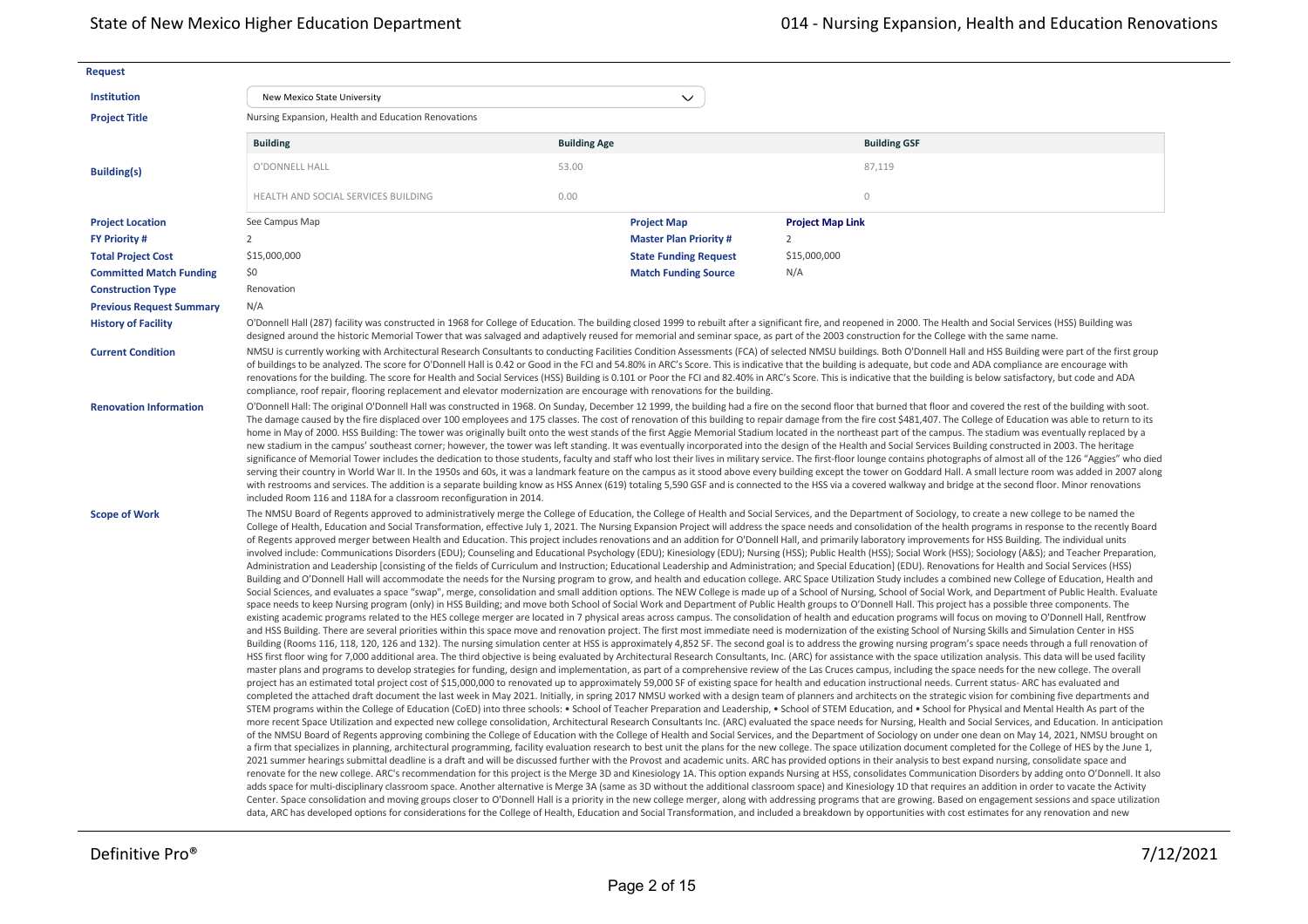construction associated with these moves and merges.

needs of new programs and new degrees currently in the approval stages. We will start a new PhD in public health fall 2022, a new concentration in the nurse practitioner program in 2022, a new certified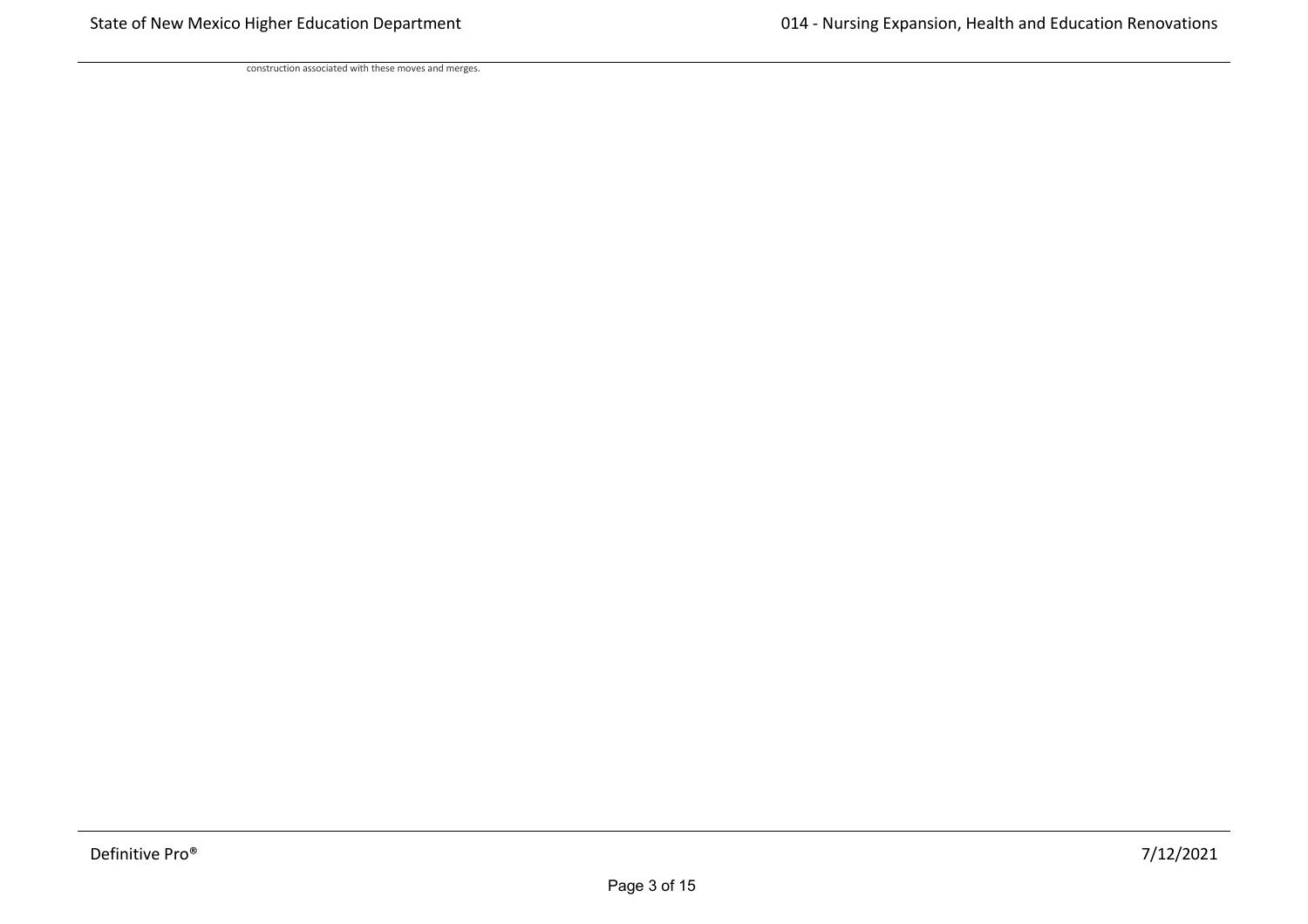| <b>Phases</b>                                                                  | Phase # |              |            | Part of | Amount             | <b>Start Date</b> | <b>End Date</b> |
|--------------------------------------------------------------------------------|---------|--------------|------------|---------|--------------------|-------------------|-----------------|
| Complete table if this project request<br>contains multiple projects or if the |         | Description  |            | Request |                    |                   |                 |
| project can be phased. List in priority<br>order:                              |         | Full Project |            | ×       |                    | \$0.00 7/1/2023   | 9/30/2025       |
|                                                                                |         |              |            |         |                    |                   |                 |
| <b>Students Impacted</b><br>Provide the instructional program                  | Major   | HeadCount    | <b>FTE</b> |         | % Growth Last Year | % Growth Average  |                 |
| majors being served by this project:                                           |         |              |            |         |                    |                   |                 |
| <b>Enrollment</b><br>Provide Fall Semester enrollment data                     | Year    |              | <b>FTE</b> |         | <b>OFTE</b>        |                   |                 |
| per year as reported on the NMHED<br>website/eDEAR:                            | 2013    |              | 16754      |         | 2142               |                   |                 |
|                                                                                | 2014    |              | 15821      |         | 2047               |                   |                 |
|                                                                                | 2015    |              | 15484      |         | 1985               |                   |                 |
|                                                                                | 2016    |              | 14826      |         | 1753               |                   |                 |
|                                                                                | 2017    |              | 14445      |         | 1627               |                   |                 |
|                                                                                | 2018    |              | 14297      |         | 1708               |                   |                 |
|                                                                                | 2019    |              | 14274      |         | 1792               |                   |                 |
|                                                                                | 2020    |              | 14216      |         | 4912               |                   |                 |

project allows for this significant growth in our graduate programs. Our growth plans account for 90% retention, as this has been our historical rate due to the professional nature of the degrees and high incentive to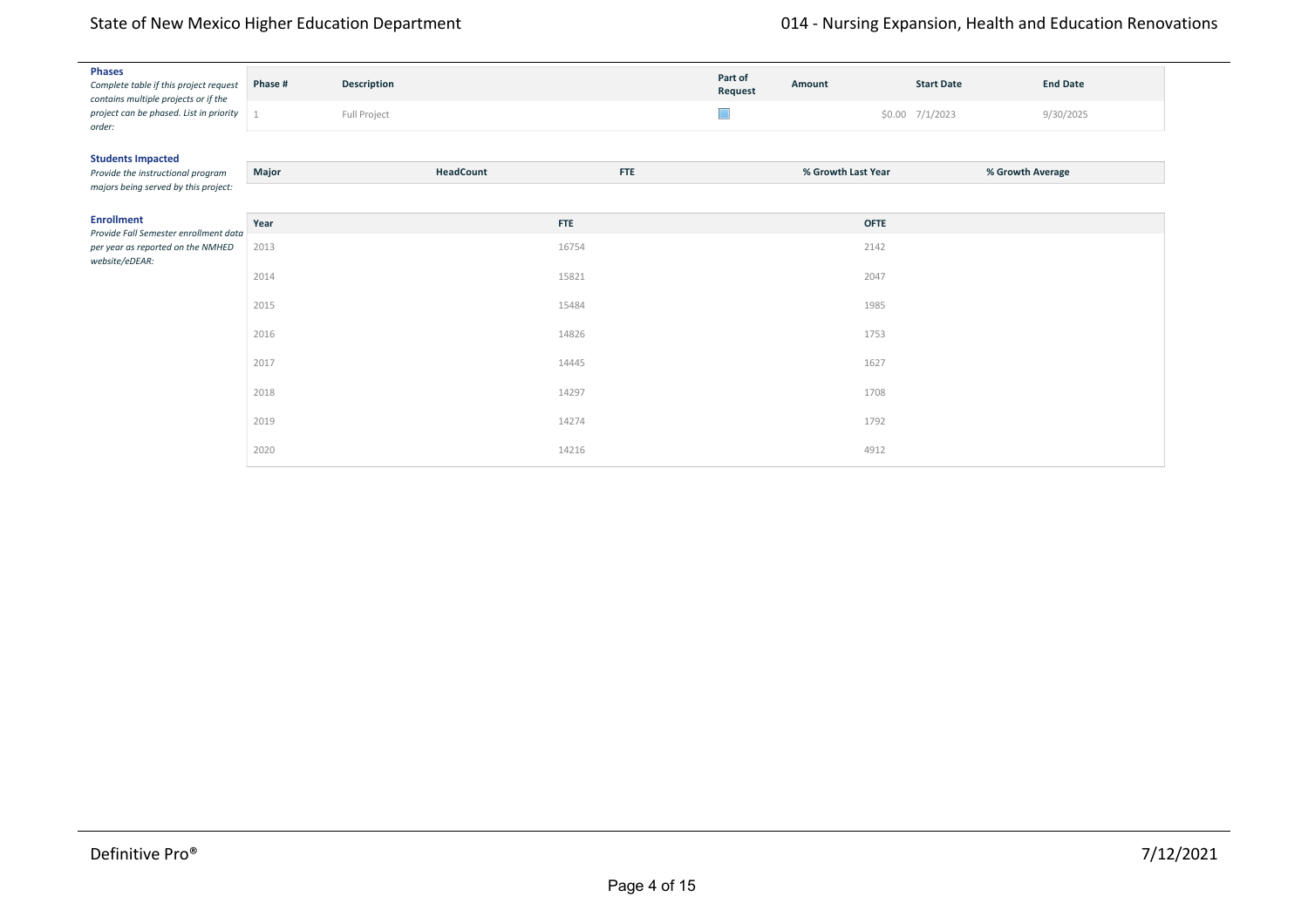#### **B. Project Rationale and Need:**

#### **Measure B1: Projects promotion of enrollment growth, retention, and degree production**

| <b>B1 Score</b> | Substantially |  |
|-----------------|---------------|--|

B1 Explanation The College of Health and Social Services (CHSS) and the College of Education (CoE) programs have significantly outgrown the physical space they occupy. CHSS houses the School of Nursing, the department of P Health Sciences, and the School of Social Work. CoE houses Kinesiology, Communication Disorders, Counselling and Educational Psychology, and the School of Teaching Preparation and Leadership (TPAL) which includes Curriculum and Instruction, Educational Leadership and Administration, and Special Education. According to the US Bureau of Labor Statistics, employment in healthcare occupations is projected to grow 15 percent from 2019 to 2029, much faster than the average for all occupations, adding about 2.4 million new jobs. Healthcare occupations are projected to add more jobs than any of the other occupational groups. This projected growth is mainly due to an aging population, leading to greater demand for healthcare services. Due to the increased demand for healthcare workers (e.g., mental health counselors, nurses, speech pathologists, physical therapists, social workers, etc.) our clinical programs have experienced growth, emerging opportunities, and logistical challenges. Over the past decade, undergraduate programs in Communication Disorders have increased by 21%, Counselling and Educational Psychology by 50%, and Kinesiology 67%. Additionally, the graduate programs associated with each of these departments have maintained enrollment numbers. Just this last year alone, a time during the Covid pandemic when many higher education programs' enrollments declined. Nursing, Social Work, and Public Health programs grew an average of 18.4% considering all programs and levels, with graduate programs seeing significant increases (+46%, +23%, +58%, respectively). These programs, unlike other academic disciplines, have enjoyed the potential for increased/high enrollments due to interest in healthcare and job demand. The Healthcare Industry accounts for one out of every five workers in Doña Ana County. There are nearly 1,000 employers, who posted 1,200 jobs in January 2021. (The Bridge of Southern NM: Building NM True Talent for the Healthcare Industry). Historically, Healthcare has been the largest, fastest-growing, and highest-paying industry on average in Dona Ana County. Healthcare job employment continues at a rapid pace, with over 800 job openings as of March 2021. Half of these openings are for registered nurses (412) with only 59 potential candidates. There is also a specific need for more counseling psychologists, speech pathologists, and occupational and physical therapists. Adding to this, we know that New Mexico continues to struggle with high teacher vacancies, addressing the failed promises of Yazzie Martinez v. State of New Mexico, and issues of diversity, equity, and inclusion in health care, education, and within the community. For a state of our size, we had a total of 889 educator vacancies for positions, with 571 teacher vacancies included in that number (SOAR, Boren, 2020). Current legislation continues to try to address issues of teaching and learning for English Language Learners, and low-income, ethnic minorities, special education, and different ability students. This will require additional training for teachers and administrators and we can be positioned to provide such education. Because many of our programs have a social justice focus, they are specifically aligned to address issues of inequity with regard to health care and education. All levels of education must increase the pipeline for these workers. In higher education, this means building capacity for this demand in our current programs and adding new programs. This project will allow larger physical space to accommodate the demand for growth of our programs; it will allow disciplines with similar needs to be located together for more efficient use of resources and better outcomes. These degrees are in more demand due to highly specialized skills that are required. This project will allow us to advertise our already popular degrees and concentrations, and enroll even higher percentage increases. This project will align with the needs of new programs and new degrees currently in the approval stages. We will start a new PhD in public health fall 2022, a new concentration in the nurse practitioner program in 2022, a new certified registered nurse anesthesiology program in 2022, and a new PhD in social work in 2023. Education has developed a new Africana Studies Undergraduate Minor. We have worked with architects to assure that this project allows for this significant growth in our graduate programs. Our growth plans account for 90% retention, as this has been our historical rate due to the professional nature of the degrees and high incentive to persist. This project will also allow us to house a new model for a shared research center with Health and Education, as well as other shared services. This project will allow for the growth in staff and faculty required to fulfill our mission with the growth outlined above.

#### **Measure B2: Projects impact on education and workforce needs in local and regional economies**

| <b>B2 Score</b>       | Substantially | $\checkmark$ |                                                                                                                                                                                                                                                                                                                                                                                                                                                                                                                                                                                                                                                                                                                                                                                                                                                                                                                                                                                                                                                                                                                                                                                                                                                                                                                                                                                                                                                                                                                                                                                                                                                                                                                                                                                                                                                                                                                                                                                                                                                                                                                                                                                                                                                                                                                                                                                                                                                                                                                                                                                                                                                                                                                                                                                                                                                                                                                                                                                                                                                                                                                                                                                                                                                                                                                                                                                                                                                                                                                                                     |
|-----------------------|---------------|--------------|-----------------------------------------------------------------------------------------------------------------------------------------------------------------------------------------------------------------------------------------------------------------------------------------------------------------------------------------------------------------------------------------------------------------------------------------------------------------------------------------------------------------------------------------------------------------------------------------------------------------------------------------------------------------------------------------------------------------------------------------------------------------------------------------------------------------------------------------------------------------------------------------------------------------------------------------------------------------------------------------------------------------------------------------------------------------------------------------------------------------------------------------------------------------------------------------------------------------------------------------------------------------------------------------------------------------------------------------------------------------------------------------------------------------------------------------------------------------------------------------------------------------------------------------------------------------------------------------------------------------------------------------------------------------------------------------------------------------------------------------------------------------------------------------------------------------------------------------------------------------------------------------------------------------------------------------------------------------------------------------------------------------------------------------------------------------------------------------------------------------------------------------------------------------------------------------------------------------------------------------------------------------------------------------------------------------------------------------------------------------------------------------------------------------------------------------------------------------------------------------------------------------------------------------------------------------------------------------------------------------------------------------------------------------------------------------------------------------------------------------------------------------------------------------------------------------------------------------------------------------------------------------------------------------------------------------------------------------------------------------------------------------------------------------------------------------------------------------------------------------------------------------------------------------------------------------------------------------------------------------------------------------------------------------------------------------------------------------------------------------------------------------------------------------------------------------------------------------------------------------------------------------------------------------------------|
| <b>B2 Explanation</b> |               |              | As mentioned above, the demand for health and allied health practitioners is staggering. The majority of the counties within the state of New Mexico were below benchmark requirements for these occupations<br>(The New Mexico Health Care Workforce Committee 2019 annual report). Las Cruces serves as a major medical hub for southern New Mexico and attracts patients from across the region. A full range of medical<br>specialties are available here, which requires a highly-skilled, highly-diverse workforce to satisfy a comprehensive set of careers available in this industry. These careers also provide substantial opportunities for<br>advancement. Our hospitals need everything including high-level surgical and medical staff, social workers and counselors, physical health professionals, technicians, skilled maintenance workers, billing, operations,<br>and office staff, cafeteria workers, and more. However, the supply does not meet the demand by a long shot. The hospitals and other providers struggle with shortages in all occupations, and especially nurses and<br>therapists. The situation is worsened by applicants who don't have the training and are not qualified for the jobs for which they are applying. The clinical care capacity is small. The addition of the new Three Crosses<br>Hospital has placed an additional strain on the workforce, as four other hospitals are competing for the same labor and talent pool. Adding to that, we continuously develop new and innovative teaching practices<br>that will allow us to better identify, train, and support pre-service teachers. The College of Education Affordability and Grow Your Own Scholarships have begun to impact enrollment in teacher preparation<br>programs. Additionally, increases to starting salaries and open dialogue about testing is restoring individuals' faith in the occupation. According to Gray and Associates data regarding market demand, demand is in<br>the 99 percentile while employment outlook is in the 84 percentile. We have a lot of growth opportunities in teacher preparation now that several programs will be enhancing opportunities by providing online<br>instruction after the pandemic. This project will allow growth in all of our health-related programs, and allow various behavioral health and physical health programs to be located together for better use of<br>resources and ultimately better impact for workforce needs. This project will allow growth in our TPAL programs, to address the shortage in the secondary education workforce. Based on the above, it is critical to<br>grow the talent pool as quickly as possible. This project will result in more and expanded programs and training for more degrees, certificates, and job preparation skills. Healthcare is distinct from other industries in<br>our area. There is a much greater confidence among employers that certificates and degrees will ensure some level of performance success, likely due to the licensing tests that accompany the completion of a<br>degree. Most clinical positions require specific licenses and certifications that are necessary to complete job functions (Therapy & Nursing). Hospitals continue to pay for advanced degrees and have a high number of<br>employees pursuing them. For these reasons, investments like this project, which support a licensed labor market demand, clearly move New Mexico closer to addressing our workforce solutions. |

#### **Measure B3: Projects support of HEI Strategic Plan or Facility Master Plan**

*Demonstrate project alignment with institutional mission and how project advances the institution's strategic or facility master plan.*

| <b>B3 Score</b>       | Substantially | <b>Master Plan</b> | <b>Master Plan Link</b>                                                                                                                                                                                                                                                                                                                                                                                                                         |
|-----------------------|---------------|--------------------|-------------------------------------------------------------------------------------------------------------------------------------------------------------------------------------------------------------------------------------------------------------------------------------------------------------------------------------------------------------------------------------------------------------------------------------------------|
| <b>B3 Explanation</b> |               |                    | In addition to allowing expansion of our health programs, this project will also locate the various behavioral and physical health programs together, allowing single focused leadership, more resources, and easier<br>interaction and synergy in instruction, research, outreach, and service. Therefore, all four of our LEADS 2025 goals are addressed with the impact of this project. Healthcare is literally the single richest field of |
|                       |               |                    | opportunity in Doña Ana County. The magnitude of jobs is paired with the specificity of credentials needed for those jobs. The cost of turnover is devastating to this industry. Based on an estimated industry average                                                                                                                                                                                                                         |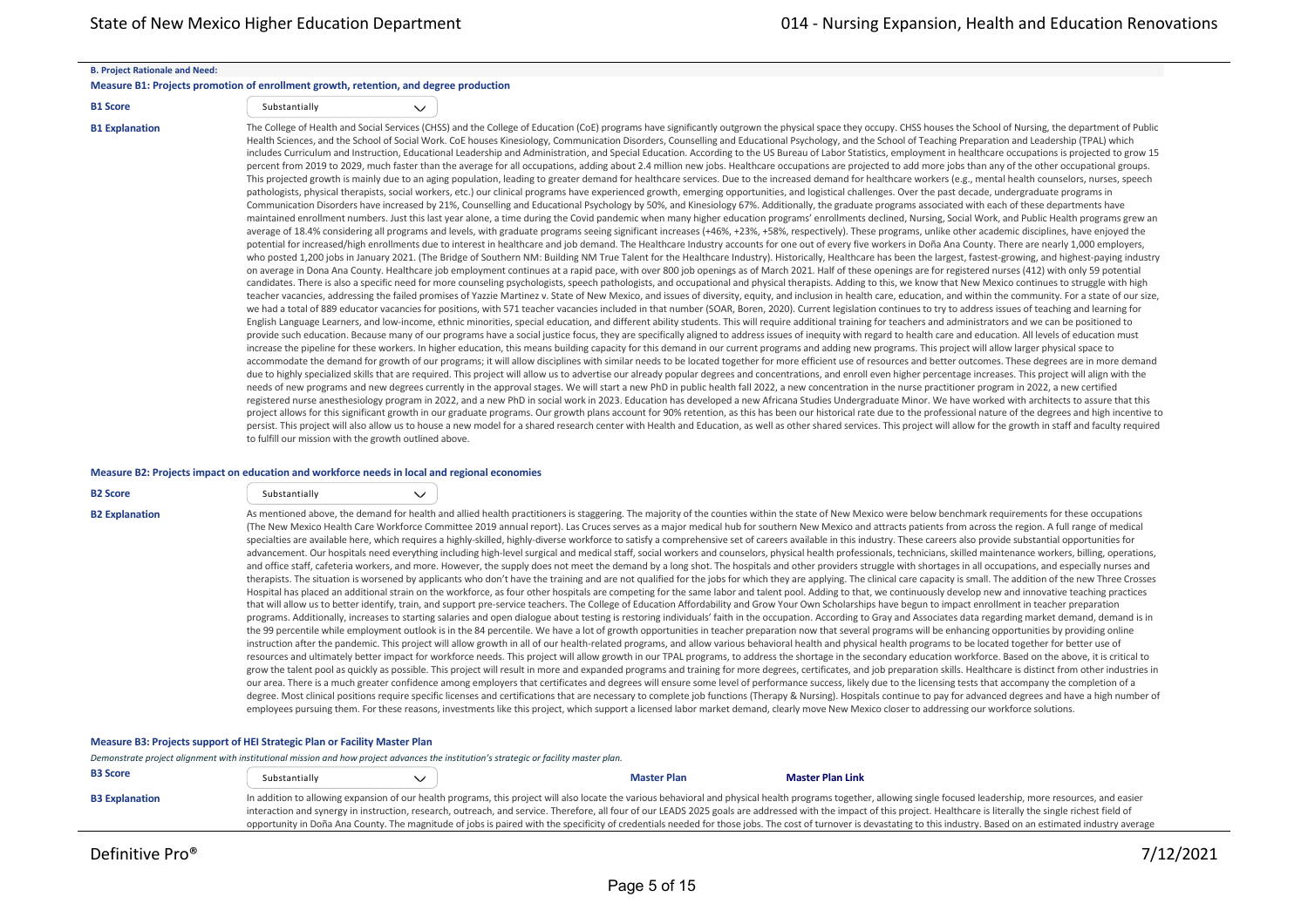of \$60,000/per person, the five institutions are collectively incurring \$58.5 million in turnover costs per year. Long before COVID paralyzed us, NMSU CHSS has been working on strategies to expand our capacity to produce more graduates with in-demand certificates and degrees. Unfortunately, we have learned that that our talent pipelines are not enough. We must think differently and bigger. We must take advantage of our shift to remote learning to deliver more didactic instruction to more candidates with more options. This project will allow us to leverage every state and federal dollar intended to address the shortfalls in the healthcare workforce. This project will complement the current work to specifically address the nursing shortages. The Nursing Task Force convened by the Department of Workforce Connections convened representatives from across agencies, government, higher education and the private sector to increase numbers of qualified applicants to postsecondary RN and LPN programs, increase the ability to grow the total output (input of applicants) of registered nurses, increase RN program faculty recruitment and retention rates among postsecondary institutions, and increase RN retention within the profession and the state of New Mexico. This project will allow alignment of this work by leveraging NMSU's CHSS and CoE to expand talent pipelines for highest-demand occupations. We will expand the capacity of our programs by sharing talent, combining budgets, enlarging high activity spaces, providing focused leadership, and maximizing efficiency. We will hire much needed specialists to streamline our efforts. We will expand not only the number of education and healthcare professionals, but also new education and healthcare educators – one of the barriers to growth of local talent pipelines. In 2017 the Curriculum and Instruction (C&I), Educational Leadership and Administration (ELA), and Special Education (SPED) were administratively combined to form the School of Teacher Preparation and Leadership (TPAL). This change was instituted to update an outdated teacher preparation model and provide an interdisciplinary and holistic approach to teaching, learning, and research while simultaneously re-envisioning students and faculty's academic environments. This project could enable more Schools like this, to update a siloed student preparation model and enhance the interdisciplinary training of undergraduate and graduate students. Overall, the potential for student interdisciplinary training and more efficient administrative structure will help the College and University meet NMSU LEADS GOAL 1 (Enhanced Student Success & Social Mobility) and GOAL 4 (Build a Robust University System). We envision that this project will allow more and stronger research collaborations. The National Institutes of Health (NIH) and National Science Foundation (NSF) have increasingly called for interdisciplinary research that addresses health disparities, human functioning, and social science perspectives. Over the past years, the current programs in Health and Education have had limited research collaborations, despite these departments having an underlying focus on improving disparities. Thus, it is anticipated that this project will result in more significant research interactions between the existing departments (i.e., faculty meetings, research symposiums, shared graduate research courses, etc.). These enhanced conversations may lead to cutting-edge interdisciplinary research/grant proposals that would increase the College, University, and State research efforts. It is also anticipated that Health and Education could more effectively organize to contribute and participate in the Southwest Institute for Health Disparities Research (SWIHRD), Public Education Department (PED), etc. This project will propel the university and the state's research enterprises and assist the Colleges and University in meeting NMSU LEADS 2025 Goal 2 (Elevate Research & Creativity). Training our students to address health and education disparities within the state will help the College and University meet NMSU LEADS 2025 Goal 3 (Amplify Extension & Outreach). The Facilities Study for the College of Education with the objective of consolidating and finding additional space as needed is specifically listed in the campus master plan. The objective is to bring the groups housed in buildings assigned to the College of Education are O'Donnell Hall, Rentfrow Hall (formerly Rentfrow Gym), as well as some space in the Activity Center and in the Speech building together. The University has completed the process for the Phase 1 programming, cost estimates, and renderings for a Facilities Study for the College of Education prior to the discussion of a new college merger with Health, and this was adopted as part of the NMSU Campus Master Plan.

#### **Measure B4: Facilities Assessment**

Provide the facility's most recent condition score and summarize the major structural and systems conditions that resulted in that score. Provide selected supporting documentation in appendices and reference them in the bo

| <b>B4 Level of Study Completed</b>    | Substantially | <b>Study</b>                        | <b>Study Link</b> |
|---------------------------------------|---------------|-------------------------------------|-------------------|
| <b>Cost to Repair</b>                 |               | <b>Cost to Replace</b>              |                   |
| Replacement Cost Basis (\$ per<br>SF) |               | <b>Cost to Repair AFTER Project</b> | \$0               |

B4 Explanation Monitectural Research Consultants Inc. (ARC) 2021 evaluation: O'Donnell Hall score is 0.0420 or Good in the FCI and 89.3% in ARC's Score. Health and Social Services (HSS) Building score is 0.101 or Poor in t and 82.4% in ARC's Score. ARC's preliminary Capital Improvement Plan (CIP) cost estimate for O'Donnell Hall in the amount of \$1.04 million dollars plus NMGRT in construction related renovations only begins to bring the dated building up to current code, meet ADA requirements at restrooms, stairs and site entrances, replace portions of the roof and stucco repair. ARC's preliminary CIP project summary cost estimate for HSS Building in the amount of \$1.4 million dollars plus NMGRT in construction related renovations include roof replacement, ceiling and flooring improvements, elevator modernization, and other building repairs. All of these recommended renovations are investments required to adequately begin to bring the existing building up to current standards/codes. Renovations in this request will provide the right types of space and consolidate health campus-wide. The FCI is an indicator of the overall condition of a building; calculated by dividing the maintenance, repair and replacement deficiencies of the facility by the current replacement value of the facility. NMSU is currently in the process of updating FCI system-wide for all of the campuses. We have hired a third party licensed architect and professional evaluation team to assess. Of the 22 completed buildings at the academic core, O'Donnell Hall and Health and Social Services Building (HSS) has received a rating of Good. Full building evaluations for both, assessment of building condition and recommendations, were completed in March and April 2021. The FCI and ARC Score are slightly difference. Here is a narrative from Architectural Research Consultants (ARC) on O'Donnell Hall and HSS Building assessments: The ARC evaluation score is a composite that takes into account a more comprehensive look at the site surrounding the facility, the physical condition and functional adequacy of the facility. The Facility. Condition Index (FCI) is a standard facility management benchmark, where the score is derived from the percentage of repairs needed for the building within the next 5 years, verses the replacement cost of the building. Therefore, the ARC scores looked at the conditions without regard to costs or time, while the FCA is strictly based on repair costs, and does not factor in any site work or "adequacy", i.e. how the building is being used and maintained. Using your examples below, O'Donnell Hall illustrates that both the FCI and ARC scores reflect a good building that needs some work but is being maintained well, and the building is in overall good condition (in a letter grade for ARC, think of a B+). While HSS scored poorly with the FCI because there are some higher dollar items that need replacing within the next few years, such as the roof, flooring, doors, and the elevator. While the ARC score (think of a B) indicates the building is satisfactory and supports the programs operating within, but will need some significant capital investment to bring it up to what is considered and an "A" building. Simplistically, the FCI is based on the remaining life left in the building systems and the cost to replace them. The ARC score is based on the condition and function and site and maintenance.

#### **Measure B5: Projects impact on On–campus and Off‐campus Instruction**

*Provide information on how this project request will support both on‐campus and off‐campus instruction.*

| <b>B5 Score</b> | Substantially                                                                      |  |
|-----------------|------------------------------------------------------------------------------------|--|
|                 |                                                                                    |  |
| _______         | The communication of the communication of the communication of the contract of the |  |

B5 Explanation The current programs in health and education have hundreds of affiliations with community and regional partners with student placements (therapy observations, internships, clinical rotations, capstones, job shadowing, and other forms of experiential learning). This project will allow the alignment of specialized staff talent to serve as a community outreach liaison to oversee the development of new agreements and

maintenance of all agreements. One major barrier for growth in our programs has been the number of clinical sites available. This project will position us to dedicate necessary staff effort to maximize these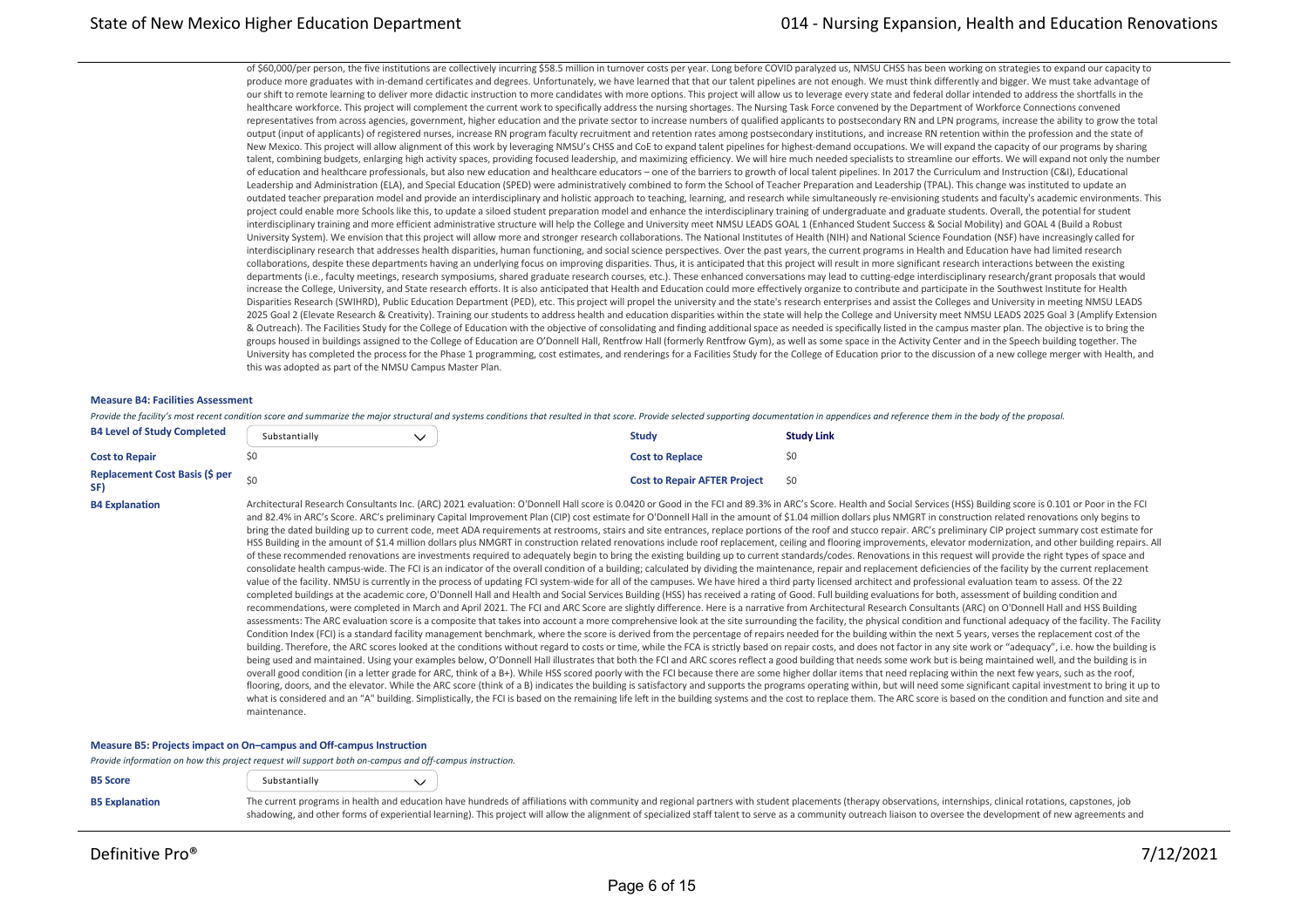maintenance of all agreements. One major barrier for growth in our programs has been the number of clinical sites available. This project will position us to dedicate necessary staff effort to maximize these placements for students. This project will greatly impact our on-campus instruction by locating similar disciplines together under single leadership. Courses currently taken by several majors in different colleges will now be fully resourced with easier faculty credit accounting. Course analytics may be more effectively utilized giving more options to students with overall lower cost.

#### **C. Green Screen for Buildings**

#### **Measure C1: Energy Audit or similar energy assessment**

*Document details of the audit to include who performed the audit, when it was completed, level of audit/assessment, improvements proposed, and benefits to this project*

| C1 Score                      | Substantially  |                                                                                                                                                                             |                          |                                                                                                                                                                                                                                                                                                                                                                                                                                                                                                                                                                                                                                                                                                                                                                                                                                                                                                                                                                                                                                                                                                                |
|-------------------------------|----------------|-----------------------------------------------------------------------------------------------------------------------------------------------------------------------------|--------------------------|----------------------------------------------------------------------------------------------------------------------------------------------------------------------------------------------------------------------------------------------------------------------------------------------------------------------------------------------------------------------------------------------------------------------------------------------------------------------------------------------------------------------------------------------------------------------------------------------------------------------------------------------------------------------------------------------------------------------------------------------------------------------------------------------------------------------------------------------------------------------------------------------------------------------------------------------------------------------------------------------------------------------------------------------------------------------------------------------------------------|
| <b>Energy Audit Completed</b> | $C$ Yes $C$ No | <b>Energy Audit</b>                                                                                                                                                         | <b>Energy Audit Link</b> |                                                                                                                                                                                                                                                                                                                                                                                                                                                                                                                                                                                                                                                                                                                                                                                                                                                                                                                                                                                                                                                                                                                |
| <b>C1 Explanation</b>         |                | management principles will be followed during the demolition. • Recycling of applicable materials. • Construction waste management principles followed during construction. |                          | In 2013 Ameresco preformed an investment grade audit of 46 of NMSU's buildings throughout the state, totaling nearly 2.7 million gross square feet. The audit included the facilities at Alamogordo, Carlsbad, Dona<br>Ana Community College, Grants, remote Agricultural Science Centers, and all buildings on the main campus. NMSU also employees two Certified Energy Managers (CEM) who can look at the potential energy savings<br>of projects. One of the many buildings included in this assessment was the Chemistry Building. Although this project will not be LEED certified, it will be designed using any possible sustainability or energy-conserving<br>techniques that could apply. In general, any improvement to the campus building infrastructure will result in increased efficiency and a corresponding reduction in energy costs. Renovation work will be done<br>following Green Screen standards, with goals of achieving additional energy cost savings. List of Green Screen strategies that will be incorporated in the project during construction include: • Construction waste |

#### **Measure C2: Projects impact on Energy / Utility Cost Reduction**

*Explain the impact of this project to the net energy / utility costs. Provide a justification if no operating budget impact is anticipated.*

**Current Energy Usage**  $\frac{1}{20}$  $\frac{1}{20}$  $\frac{1}{20}$  $\frac{1}{20}$  $\frac{1}{20}$  $\frac{1}{20}$  $\frac{1}{20}$  $\frac{1}{20}$  $\frac{1}{20}$  $\frac{1}{20}$  $\frac{1}{20}$  $\frac{1}{20}$  $\frac{1}{20}$  $\frac{1}{20}$  $\frac{1}{20}$  $\frac{1}{20}$  $\frac{1}{20}$  $\frac{1}{20}$  **\** C2 Explanation The number one priority of this project is to modernization of the existing School of Nursing Skills and Simulation Center in the HSS Building. This upgrade could include lighting upgrades to LEDs which woul the energy consumption of the space. The next objective would include full renovations of HSS first floor wing which could include lighting upgrades, thermal comfort controls, and other behavioral energy reduction strategies. The full project would be renovation of 59,000 square feet of existing space for health and education instructional needs. The renovations from phase 3 could have similar savings as the first floor wing renovation for HSS Building. NMSU's building guidelines includes policies to encouraging energy reduction with nearly every project. Additionally, there have been specific projects focusing on energy reduction such as the Ameresco projects. With each project resulting in energy savings there will also be a utility cost savings which can result in an observable change. When the equipment is replaced with more efficiency there will be a reduction in costs. However, the equipment change can also change the system maintenance requirements as well and without knowing what the replacement system will be we are unable to make accurate predictions.

#### **Measure C3: Executive Order (EO) 2019‐003**

#### *Provide detailed information on how this project will address the goal of reducing Green House Gas (GHG) emissions by 45% as called for in the EO. Explain the steps taken to reduce the buildings energy demands.*

addition and merge options for consideration. ARC's cost description and breakdown is included in the submittal.

| <b>C3 Score</b>       | Somewhat |                                                                                                                                                                                                                  |
|-----------------------|----------|------------------------------------------------------------------------------------------------------------------------------------------------------------------------------------------------------------------|
| <b>C3 Explanation</b> |          | Over 95% of NMSU's scope 1 and 2 emissions are building emissions. Reaching the goals within EO 2019-003 for greenhouse gas emission reduction remodeling and updating existing infrastructure will be required. |

| D. Stewardship - Detail how the HEI provides stewardship for its assets. |                      |              |                                     |                                                                                                                                                                                                                                                                                                                                                                                                                                                                                                                                                                                                                                                                                                                                                                                                                                                                                                                                                                                                                                                                                                                                                                                                                                                                                                                                                                                                                                                                                                                                                                                                                                                                                                                                                                                                                                                                                                                                                                                                                                                                                                                                                                                                                                                                                                                                                                                                                                                                 |
|--------------------------------------------------------------------------|----------------------|--------------|-------------------------------------|-----------------------------------------------------------------------------------------------------------------------------------------------------------------------------------------------------------------------------------------------------------------------------------------------------------------------------------------------------------------------------------------------------------------------------------------------------------------------------------------------------------------------------------------------------------------------------------------------------------------------------------------------------------------------------------------------------------------------------------------------------------------------------------------------------------------------------------------------------------------------------------------------------------------------------------------------------------------------------------------------------------------------------------------------------------------------------------------------------------------------------------------------------------------------------------------------------------------------------------------------------------------------------------------------------------------------------------------------------------------------------------------------------------------------------------------------------------------------------------------------------------------------------------------------------------------------------------------------------------------------------------------------------------------------------------------------------------------------------------------------------------------------------------------------------------------------------------------------------------------------------------------------------------------------------------------------------------------------------------------------------------------------------------------------------------------------------------------------------------------------------------------------------------------------------------------------------------------------------------------------------------------------------------------------------------------------------------------------------------------------------------------------------------------------------------------------------------------|
| <b>Measure D1: Project Estimates</b>                                     |                      |              |                                     |                                                                                                                                                                                                                                                                                                                                                                                                                                                                                                                                                                                                                                                                                                                                                                                                                                                                                                                                                                                                                                                                                                                                                                                                                                                                                                                                                                                                                                                                                                                                                                                                                                                                                                                                                                                                                                                                                                                                                                                                                                                                                                                                                                                                                                                                                                                                                                                                                                                                 |
|                                                                          |                      |              |                                     | Describe how this projects cost estimates were developed. Provide the total dollars attributed to inflation. Percentage increases MUST be defended in the narrative portion of the document, or 0% inflation will be assumed.                                                                                                                                                                                                                                                                                                                                                                                                                                                                                                                                                                                                                                                                                                                                                                                                                                                                                                                                                                                                                                                                                                                                                                                                                                                                                                                                                                                                                                                                                                                                                                                                                                                                                                                                                                                                                                                                                                                                                                                                                                                                                                                                                                                                                                   |
| D1 Score                                                                 | Substantially        | $\checkmark$ |                                     |                                                                                                                                                                                                                                                                                                                                                                                                                                                                                                                                                                                                                                                                                                                                                                                                                                                                                                                                                                                                                                                                                                                                                                                                                                                                                                                                                                                                                                                                                                                                                                                                                                                                                                                                                                                                                                                                                                                                                                                                                                                                                                                                                                                                                                                                                                                                                                                                                                                                 |
| <b>Base Project Estimate</b>                                             | \$14,949,282         |              | <b>Dollars Related to Inflation</b> | \$0                                                                                                                                                                                                                                                                                                                                                                                                                                                                                                                                                                                                                                                                                                                                                                                                                                                                                                                                                                                                                                                                                                                                                                                                                                                                                                                                                                                                                                                                                                                                                                                                                                                                                                                                                                                                                                                                                                                                                                                                                                                                                                                                                                                                                                                                                                                                                                                                                                                             |
| <b>Formal Estimate Provided</b>                                          | $\cap$ Yes $\cap$ No |              | <b>Formal Estimate</b>              | <b>Estimate Link</b>                                                                                                                                                                                                                                                                                                                                                                                                                                                                                                                                                                                                                                                                                                                                                                                                                                                                                                                                                                                                                                                                                                                                                                                                                                                                                                                                                                                                                                                                                                                                                                                                                                                                                                                                                                                                                                                                                                                                                                                                                                                                                                                                                                                                                                                                                                                                                                                                                                            |
| <b>D1 Explanation</b>                                                    |                      |              |                                     | The process for determining the capital outlay needs begins with the University Architect (UA), who stays in touch with the needs of the education enterprise through communication on various levels. Each year, the<br>University Architect and Associate Vice President for Facilities and Services set up an in-person meeting with the Deans of the Colleges to review the capital outlay requests for the year. The Capital Outlay Briefing is<br>presented to the University Administrative Council, and the flowchart that outlines the process for a project concept to become a priority on NMSU's Five Year Facilities Plan. Project champions (presidents, deans,<br>and vice presidents) submit a Capital Project Proposal Form with justification, business plan, supporting data, and sketches/drawings. The Project Request Form (PRF) is generated; the project is reviewed for<br>compliance with the campus master plan document; and forwarded to Project Development and Engineering (PDE) for a preliminary estimate. The estimate is then assigned directly to the in-house professional<br>estimator, Senior Project Manager. The scope of work is determined with the relevant stakeholders and UA. Budgetary estimates are produced with the use of 2020 ProEst Estimating Software that is built using the<br>current RS Means database. Note that the in-house professional estimator with Facilities and Services PDE must meet satisfactory evidence of the necessary qualifications as required by the Certifying Body of the<br>American Society of Professional Estimators. The Executive Director for PDE reviews the proposed costs to confirm the estimate is reasonable and accurate. Then the AVP of Facilities reports to the Administration<br>for further action and/or inclusion into Capital Outlay or University Capital Plans. Budgetary estimates older than a year are reviewed and adjusted for inflation as part of the capital outlay process, and incorporation<br>to the current campus Five Year Facilities Plans. NMSU is currently in the process of a Space Utilization study for the main campus in Las Cruces. We have hired a third party licensed architect and professional<br>evaluation team to assess. NMSU is working with Architectural Research Consultants (ARC), as part of a campus-wide space utilization study, and this group completed cost analysis for each of the move, expansion, |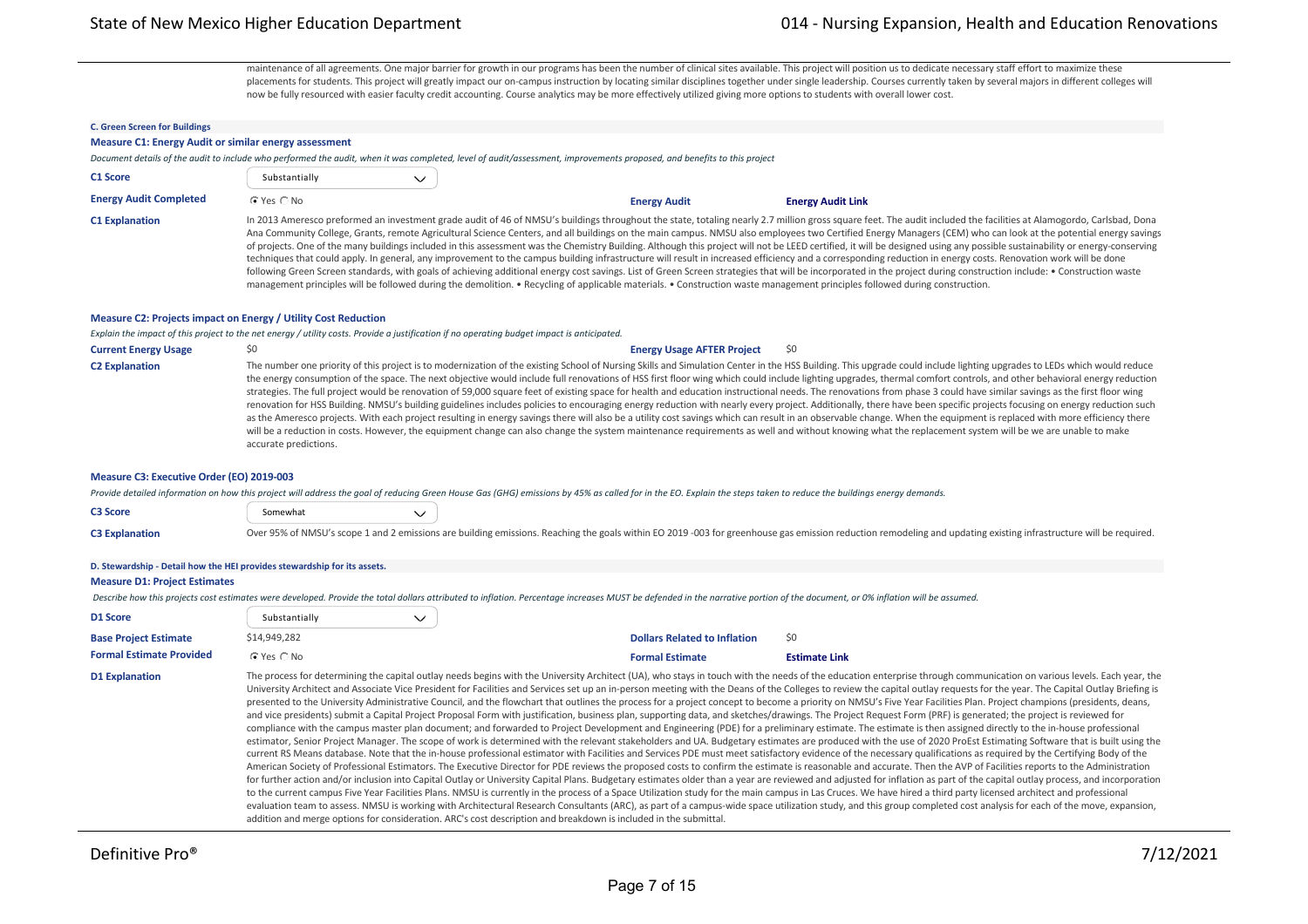### **Measure D2: Describe how this project addresses/reduces deferred maintenance on campus Deferred Maintenance** \$66,059,399 **Deffered Maintenance AFTER Project Manufacture ATTEN** \$0 D2 Explanation The approximate restoration cost is over \$1.04 M (O'Donnell Hall) and includes: • roof repairs, • stucco repairs, • safety and security site improvements, • classroom renovation, • ADA compliance for door hardware, restrooms, and handrails at stairwells The approximate restoration cost is approximately \$1.4 M (HSS Building) and includes: • roof replacement, • stucco and drywall repairs, • floor finishes, • elevator replacement. • ADA compliance for restroom grab bars, countertops and fixtures Maintenance. Repair, and Replacement Deficiencies of the Facility(-ies) FCI = -Current Replacement Value of the Facility(-ies) In the 2021 evaluation by ARC, the FCI score is 0.042 and is a good rating for O'Donnell Hall. In the 2021 evaluation by ARC, the FCI score is 0.101 or Poor for HSS Building. **Measure D3: Asset Stewardship Provide information on how the HEI supports the ongoing operational and maintenance needs of current and proposed assets.**

| <b>D3 Score</b>              | `stantiallv<br>- i i k |                 |                 |
|------------------------------|------------------------|-----------------|-----------------|
| <b>Level of Plan</b>         | ostantially            | <b>SRR Plan</b> | <b>BRR Link</b> |
| and the contract of the con- | -Sub                   |                 |                 |

### D3 Explanation Eacilities and Services receives an annual funding allocation for Building Renewals and Replacements (BRR). Facilities and Services receives an annual allocation for capital renewal and we created a Building Renewals and Replacements (BRR) task force that met every other week for a year to develop a 3-5 year BRR plan. This past year, an internal, cross-sectional team met bi-weekly for a year to assess each building system. This led to the creation of what we called a 3-year plan, although by design the listed needs exceeded the available funding so in places we also called it a plan for the next five years. We made presentations and prepared a BRR booklet. We used a number of reports that we have commissioned in the development of this plan: Roof Assessment by BTA; ThyssenKrupp Elevator Assessment; AON Fire Protection and Life Safety System Assessments; Bohannon Huston Site Electrical Infrastructure Master Plan; GLHN Utility Development Plan; Accessibility Survey of Campus Buildings; NMSU Data Center Planning Report; Las Cruces Campus Drainage Study; Structural Integrity Study for the NMSU Utility Tunnel; Chemistry and Biochemistry Exhaust System Study; and the Water Master Plan. This Building Renewals and Replacements plan was put together with input from staff in Facility Operations, Project Development and Engineering, Environmental Health and Safety (EHS), the Fire Department, the University Architect, and the University Engineer.

### **Measure D4: Maintenance Cost Reduction**

*Describe in detail how this project will affect operating appropriations for the current year and all out‐years. Provide a justification if no operating budget impact is anticipated.*

| <b>Total O&amp;M Budget</b> |                                                                                                                                                                                                                                                                                 | <b>Total O&amp;M Budget AFTER</b><br><b>Project</b> |  |
|-----------------------------|---------------------------------------------------------------------------------------------------------------------------------------------------------------------------------------------------------------------------------------------------------------------------------|-----------------------------------------------------|--|
| <b>D4 Explanation</b>       | This project will allow small departments of similar disciplines and goals to be combined for better productivity and efficiency. Depa<br>impactful outcomes. Key talents will be combined for tasks, for better efficiency. College operating budgets will be combined for a m |                                                     |  |

rtment operating budgets will be combined to better support strategies for neaningful pool of funding that supports leadership vision and initiatives. This project will occur at the perfect time when remote and in‐person learning and working are being studied and planned. This project will consider eliminating need for some staff and faculty offices while incorporating more telehealth training spaces, for example. All spaces will be planned as high activity spaces so there is a high impact per maintenance square foot cost. There will be maintenance cost reductions associated with this project. The project is renovation of existing spaces to accommodate combined academic missions. No new square footage is being added to the building which means there is no need to increase maintenance or custodial staff levels. Existing staffing levels are adequate to perform maintenance and custodial tasks.

#### **Measure D5: Health, safety, and security**

Describe how this project will address major health and safety issues/concerns on campus, including how it will improve physical safety and cybersecurity on campus. Provide selected supporting documentation and reference **them in the body of the proposal.**

| <b>D5 Score</b>       | Two or more plans |                                                                                                   |
|-----------------------|-------------------|---------------------------------------------------------------------------------------------------|
| Level of Plan         | Level 1           | <b>HSS Plan</b>                                                                                   |
| <b>D5</b> Explanation |                   | Repositioning Health. Education and Sociology for maximum impact and future growth for the follow |

vth for the following benefits to the community (all health related): • Advances community health, education and social transformation • Improves the opportunity to place additional high demand graduates in the local and regional community • Enhances the ability to leverage relationships with the Burrell College of Osteopathic Medicine, and other public and private partners to pool resources and amplify the effects of each . In collaboration with public and private entities enhances the ability to compete for, and be awarded, external funding leading to improved outcomes • Promotes the advancement of the regional economy through improved health, educational and societal outcomes • Improves the attractiveness of the region to industry and individuals through improved health, educational and societal outcomes Site improvements for safety and security will be address for building access and visibility for user groups. ADA compliance at restrooms and elevator for physical safety issues will be improved.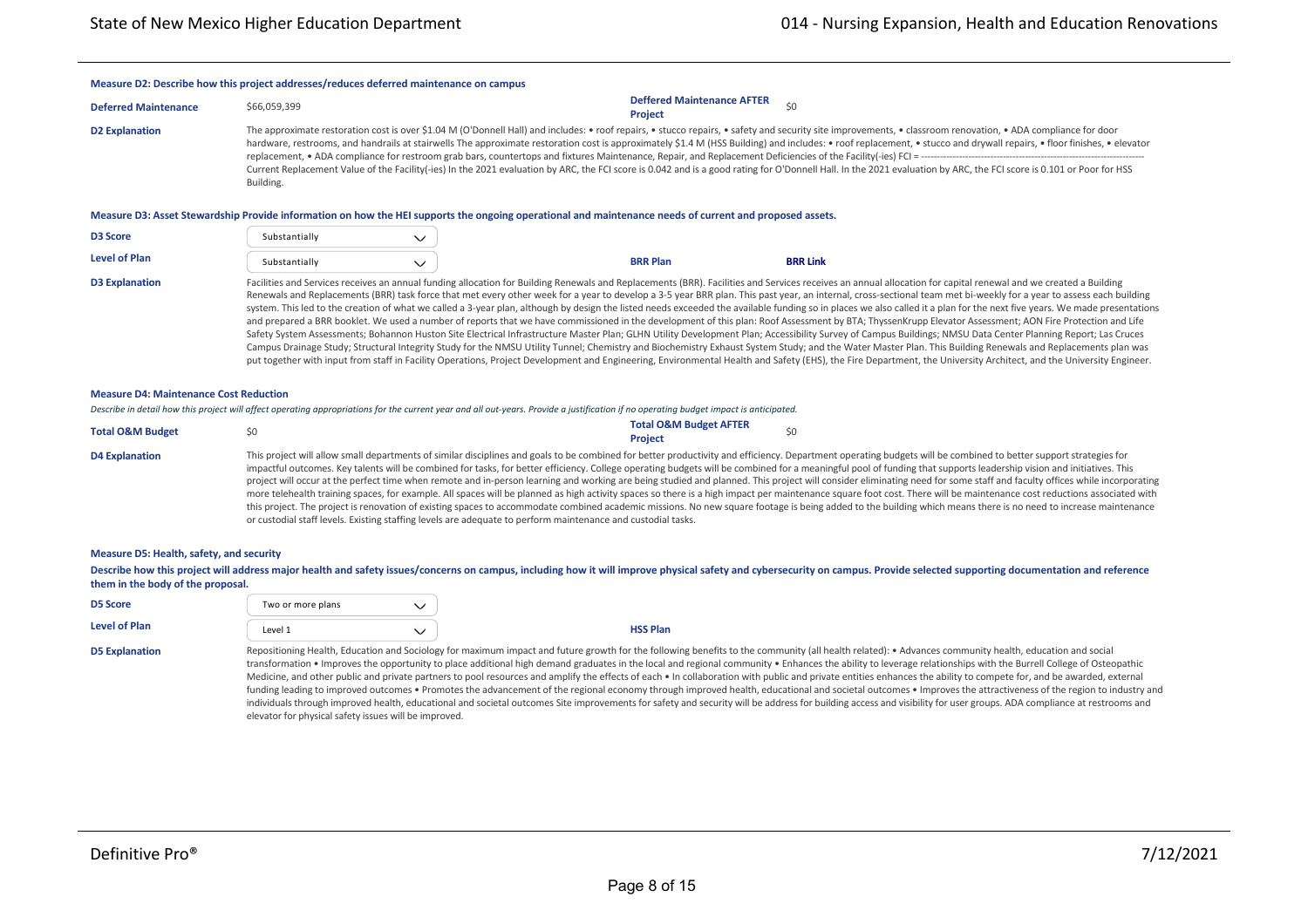Appropriation Lanaguage \$15,000,000 to plan, design, construct, renovation, furnish and equip renovations and addition for Nursing Expansion for renovations at O'Donnell Hall and Health & Social Services Building at New Me University‐ Las Cruces.

**Follow up Questions**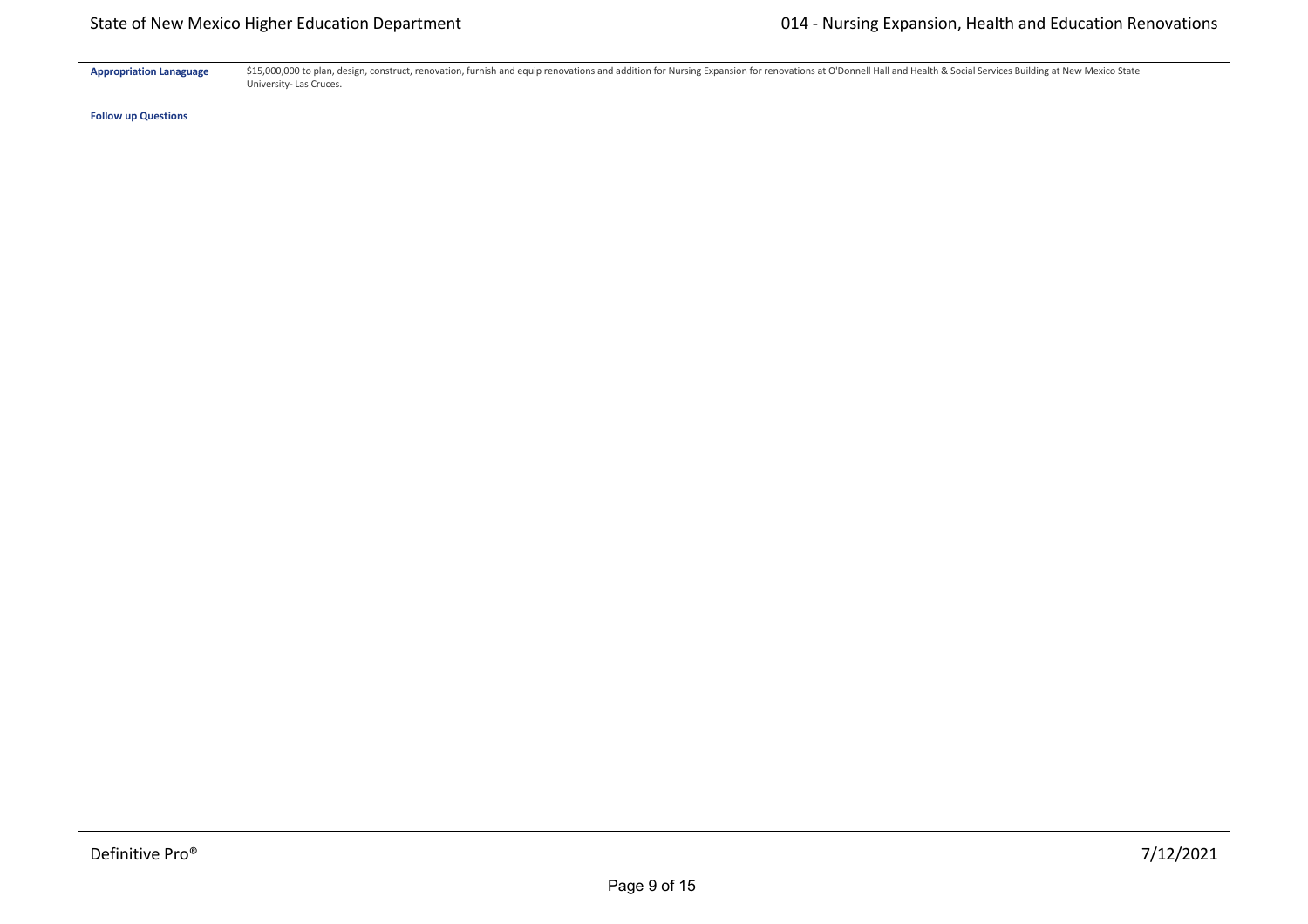## State of New Mexico Higher Education Department

| <b>Starting Fiscal Year</b>  | 2021              | <b>Expense Type</b>           |                   |
|------------------------------|-------------------|-------------------------------|-------------------|
| <b>Planned Project Start</b> |                   | <b>Planned Project Finish</b> |                   |
| <b>Investment to Date</b>    | \$0               | <b>Funds Needed By</b>        |                   |
| <b>Discounting Switch</b>    | Off               | % Complete                    | 0%                |
| <b>Discount Rates</b>        | 2022:<br>$0.00\%$ | 2023:<br>0.00%                | 2024:<br>$0.00\%$ |

2025: 0.00%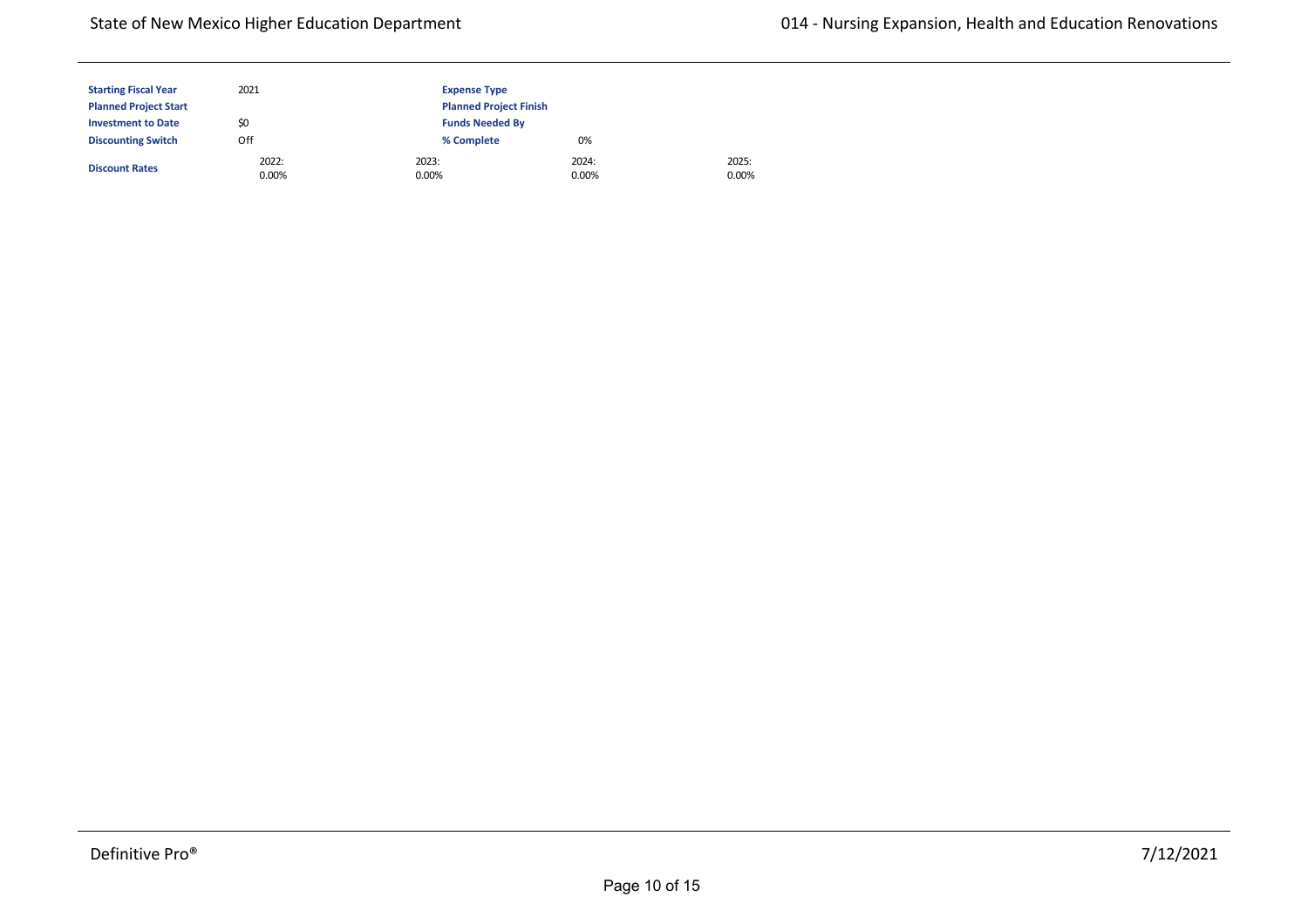| <b>Forecast</b>                                |         |         |         |         |         |              |                                                                                                       |  |
|------------------------------------------------|---------|---------|---------|---------|---------|--------------|-------------------------------------------------------------------------------------------------------|--|
|                                                | FY 2021 | FY 2022 | FY 2023 | FY 2024 | FY 2025 | <b>Total</b> | <b>Notes</b>                                                                                          |  |
| <b>Pre-Project</b>                             |         |         |         |         |         |              | Definition: Non-recurring cost to get to an approved and funded project.                              |  |
| Internal Staff Labor \$                        | \$0     | \$0     | \$0     | \$0     | \$0     | \$0          |                                                                                                       |  |
| <b>Internal Contract Labor \$</b>              | \$0     | \$0     | \$0     | \$0     | \$0     | \$0          |                                                                                                       |  |
| <b>External Staff Labor \$</b>                 | \$0     | \$0     | \$0     | \$0     | \$0     | \$0          |                                                                                                       |  |
| <b>External Contract Labor \$</b>              | \$0     | \$0     | \$0     | \$0     | \$0     | \$0          |                                                                                                       |  |
| Software \$                                    | \$0     | \$0     | \$0     | \$0     | \$0     | \$0          |                                                                                                       |  |
| Hardware \$                                    | \$0     | \$0     | \$0     | \$0     | \$0     | \$0          |                                                                                                       |  |
| <b>Facilities and Power \$</b>                 | \$0     | \$0     | \$0     | \$0     | \$0     | \$0          |                                                                                                       |  |
| Internal Services \$                           | \$0     | \$0     | \$0     | \$0     | \$0     | \$0          |                                                                                                       |  |
| <b>Outside Services \$</b>                     | \$0     | \$0     | \$0     | \$0     | \$0     | \$0          |                                                                                                       |  |
| Telecom \$                                     | \$0     | \$0     | \$0     | \$0     | \$0     | \$0          |                                                                                                       |  |
| Other \$                                       | \$0     | \$0     | \$0     | \$0     | \$0     | \$0          |                                                                                                       |  |
| <b>Total Pre-Project</b>                       | \$0     | \$0     | \$0     | \$0     | \$0     | \$0          |                                                                                                       |  |
| Project                                        |         |         |         |         |         |              | Definition: Non-recurring cost to implement and field the product or service.                         |  |
| <b>Internal Staff Labor \$</b>                 | \$0     | \$0     | \$0     | \$0     | \$0     | \$0          |                                                                                                       |  |
| Internal Contract Labor \$                     | \$0     | \$0     | \$0     | \$0     | \$0     | \$0          |                                                                                                       |  |
| <b>External Staff Labor \$</b>                 | \$0     | \$0     | \$0     | \$0     | \$0     | \$0          |                                                                                                       |  |
| <b>External Contract Labor \$</b>              | \$0     | \$0     | \$0     | \$0     | \$0     | \$0          |                                                                                                       |  |
| Software \$                                    | \$0     | \$0     | \$0     | \$0     | \$0     | \$0          |                                                                                                       |  |
| Hardware \$                                    | \$0     | \$0     | \$0     | \$0     | \$0     | \$0          |                                                                                                       |  |
| <b>Facilities and Power \$</b>                 | \$0     | \$0     | \$0     | \$0     | \$0     | \$0          |                                                                                                       |  |
| <b>Internal Services \$</b>                    | \$0     | \$0     | \$0     | \$0     | \$0     | \$0          |                                                                                                       |  |
| Outside Services \$                            | \$0     | \$0     | \$0     | \$0     | \$0     | \$0          |                                                                                                       |  |
| Telecom \$                                     | \$0     | \$0     | \$0     | \$0     | \$0     | \$0          |                                                                                                       |  |
| Other \$                                       | \$0     | \$0     | \$0     | \$0     | \$0     | \$0          |                                                                                                       |  |
| <b>Total Project</b>                           | \$0     | \$0     | \$0     | \$0     | \$0     | $ $ \$0      |                                                                                                       |  |
| <b>Post-Project</b><br>Internal Staff Labor \$ | \$0     | \$0     | \$0     | \$0     | \$0     | \$0          | Definition: Recurring cost to support the product or service through the end of the planning horizon. |  |
| <b>Internal Contract Labor \$</b>              | \$0     | \$0     | \$0     | \$0     | \$0     | \$0          |                                                                                                       |  |
| <b>External Staff Labor \$</b>                 | \$0     | \$0     | \$0     | \$0     | \$0     | \$0          |                                                                                                       |  |
| <b>External Contract Labor \$</b>              | \$0     | \$0     | \$0     | \$0     | \$0     | \$0          |                                                                                                       |  |
| Software \$                                    | \$0     | \$0     | \$0     | \$0     | \$0     | \$0          |                                                                                                       |  |
| Hardware \$                                    | \$0     | \$0     | \$0     | \$0     | \$0     | \$0          |                                                                                                       |  |
| <b>Facilities and Power \$</b>                 | \$0     | \$0     | \$0     | \$0     | \$0     | \$0          |                                                                                                       |  |
| <b>Internal Services \$</b>                    | \$0     | \$0     | \$0     | \$0     | \$0     | \$0          |                                                                                                       |  |
| Outside Services \$                            | \$0     | \$0     | \$0     | \$0     | \$0     | \$0          |                                                                                                       |  |
| Telecom \$                                     | \$0     | \$0     | \$0     | \$0     | \$0     | \$0          |                                                                                                       |  |
| Other \$                                       | \$0     | \$0     | \$0     | \$0     | \$0     | \$0          |                                                                                                       |  |
| <b>Total Post-Project</b>                      | \$0     | \$0     | \$0     | \$0     | \$0     | \$0          |                                                                                                       |  |
| <b>Total Cost</b>                              | \$0     | \$0     | \$0     | \$0     | \$0     | \$0          |                                                                                                       |  |

**<Source 1> \$** \$0 \$0 \$0 \$0 \$0 \$0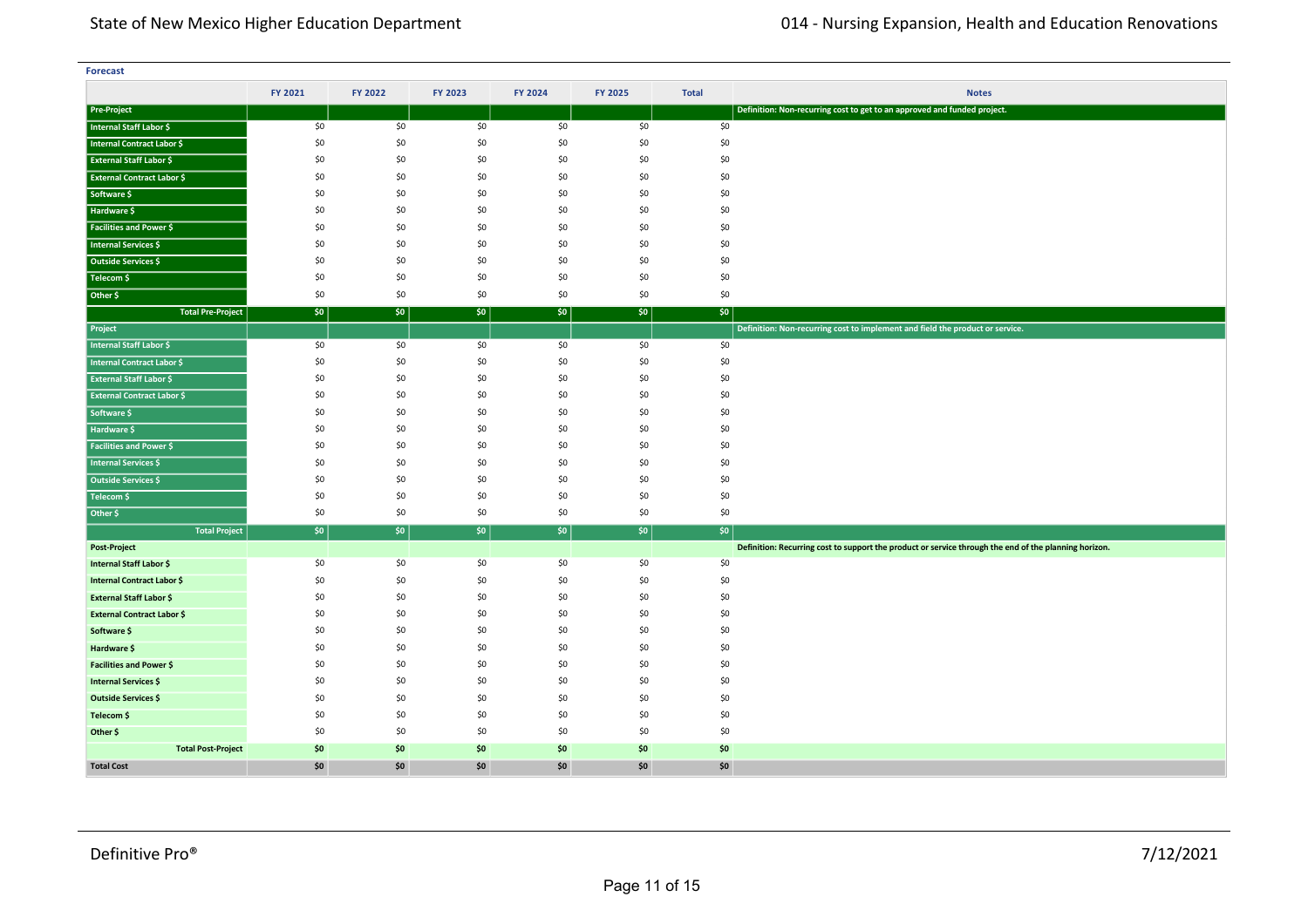|                                                       | FY 2021    | FY 2022     | FY 2023    | FY 2024    | FY 2025    | <b>Total</b>     | <b>Notes</b>                                                                                  |
|-------------------------------------------------------|------------|-------------|------------|------------|------------|------------------|-----------------------------------------------------------------------------------------------|
| Revenue                                               |            |             |            |            |            |                  | Definition: Incoming revenue associated with the product or service.                          |
| $ $ <source 1=""/> \$                                 | \$0        | \$0         | \$0        | \$0        | \$0        | \$0              |                                                                                               |
| $ $ <source 2=""/> \$                                 | \$0        | \$0         | \$0        | \$0        | \$0        | \$0              |                                                                                               |
| $ $ <source 3=""/> \$                                 | \$0        | \$0         | \$0        | \$0        | \$0        | \$0              |                                                                                               |
| $<$ Source 4> $\frac{6}{7}$                           | \$0        | \$0         | \$0        | \$0        | \$0        | \$0              |                                                                                               |
| $50$ <source 5=""/> \$                                | \$0        | \$0         | \$0        | \$0        | \$0        | \$0              |                                                                                               |
| $<$ Source 6> $\frac{1}{2}$                           | \$0        | \$0         | \$0        | \$0        | \$0        | \$0              |                                                                                               |
| $<$ Source 7> $\frac{6}{5}$                           | \$0        | \$0         | \$0        | \$0        | \$0        | \$0              |                                                                                               |
| $\leq$ Source 8> \$                                   | \$0        | \$0         | \$0        | \$0        | \$0        | \$0              |                                                                                               |
| <b>Total Revenue</b>                                  | \$0        | $ $ \$0     | \$0        | \$0\$      | \$0        | \$0\$            |                                                                                               |
| <b>Cost Reduction</b>                                 |            |             |            |            |            |                  | Definition: Money saved that is being spent today. True cost take-out.                        |
| <b>Internal Staff Labor \$</b>                        | \$0        | \$0         | \$0        | \$0        | \$0        | \$0              |                                                                                               |
| <b>Internal Contract Labor \$</b>                     | \$0        | \$0         | \$0        | \$0        | \$0        | \$0              |                                                                                               |
| <b>External Staff Labor \$</b>                        | \$0        | \$0         | \$0        | \$0        | \$0        | \$0              |                                                                                               |
| <b>External Contract Labor \$</b>                     | \$0        | \$0         | \$0        | \$0        | \$0        | \$0              |                                                                                               |
| Software \$                                           | \$0        | \$0         | \$0        | \$0        | \$0        | \$0              |                                                                                               |
| Hardware \$                                           | \$0        | \$0         | \$0        | \$0        | \$0        | \$0              |                                                                                               |
| <b>Facilities and Power \$</b>                        | \$0        | \$0         | \$0        | \$0        | \$0        | \$0              |                                                                                               |
| <b>Internal Services \$</b>                           | \$0        | \$0         | \$0        | \$0        | \$0        | \$0              |                                                                                               |
| <b>Outside Services \$</b>                            | \$0        | \$0         | \$0        | \$0        | \$0        | \$0              |                                                                                               |
| Telecom \$                                            | \$0        | \$0         | \$0        | \$0        | \$0        | \$0              |                                                                                               |
| Other \$                                              | \$0        | \$0         | \$0        | \$0        | \$0        | \$0              |                                                                                               |
| <b>Total Cost Reduction</b>                           | \$0\$      | $ $ \$0 $ $ | \$0        | \$0\$      | \$0        | \$0 <sub>1</sub> |                                                                                               |
| <b>Cost Avoidance</b>                                 |            |             |            |            |            |                  | Definition: Preventing money from having to be spent that is not currently being spent today. |
| Internal Staff Labor \$<br>Internal Contract Labor \$ | \$0<br>\$0 | \$0<br>\$0  | \$0<br>\$0 | \$0<br>\$0 | \$0<br>\$0 | \$0<br>\$0       |                                                                                               |
| <b>External Staff Labor \$</b>                        | \$0        | \$0         | \$0        | \$0        | \$0        | \$0              |                                                                                               |
| <b>External Contract Labor \$</b>                     | \$0        | \$0         | \$0        | \$0        | \$0        | \$0              |                                                                                               |
| Software \$                                           | \$0        | \$0         | \$0        | \$0        | \$0        | \$0              |                                                                                               |
| Hardware \$                                           | \$0        | \$0         | \$0        | \$0        | \$0        | \$0              |                                                                                               |
| Facilities and Power \$                               | \$0        | \$0         | \$0        | \$0        | \$0        | \$0              |                                                                                               |
| <b>Internal Services \$</b>                           | \$0        | \$0         | \$0        | \$0        | \$0        | \$0              |                                                                                               |
| Outside Services \$                                   | \$0        | \$0         | \$0        | \$0        | \$0        | \$0              |                                                                                               |
| Telecom \$                                            | \$0        | \$0         | \$0        | \$0        | \$0        | \$0              |                                                                                               |
| Other \$                                              | \$0        | \$0         | \$0        | \$0        | \$0        | \$0              |                                                                                               |
| <b>Total Cost Avoidance</b>                           | \$0        | \$0         | \$0        | \$0        | \$0        | \$0              |                                                                                               |
| <b>Total Benefit</b>                                  | \$0        | \$0         | \$0        | \$0        | \$0        | \$0              |                                                                                               |

**Total Cost Reduction** \$0 \$0 \$0 \$0 \$0 \$0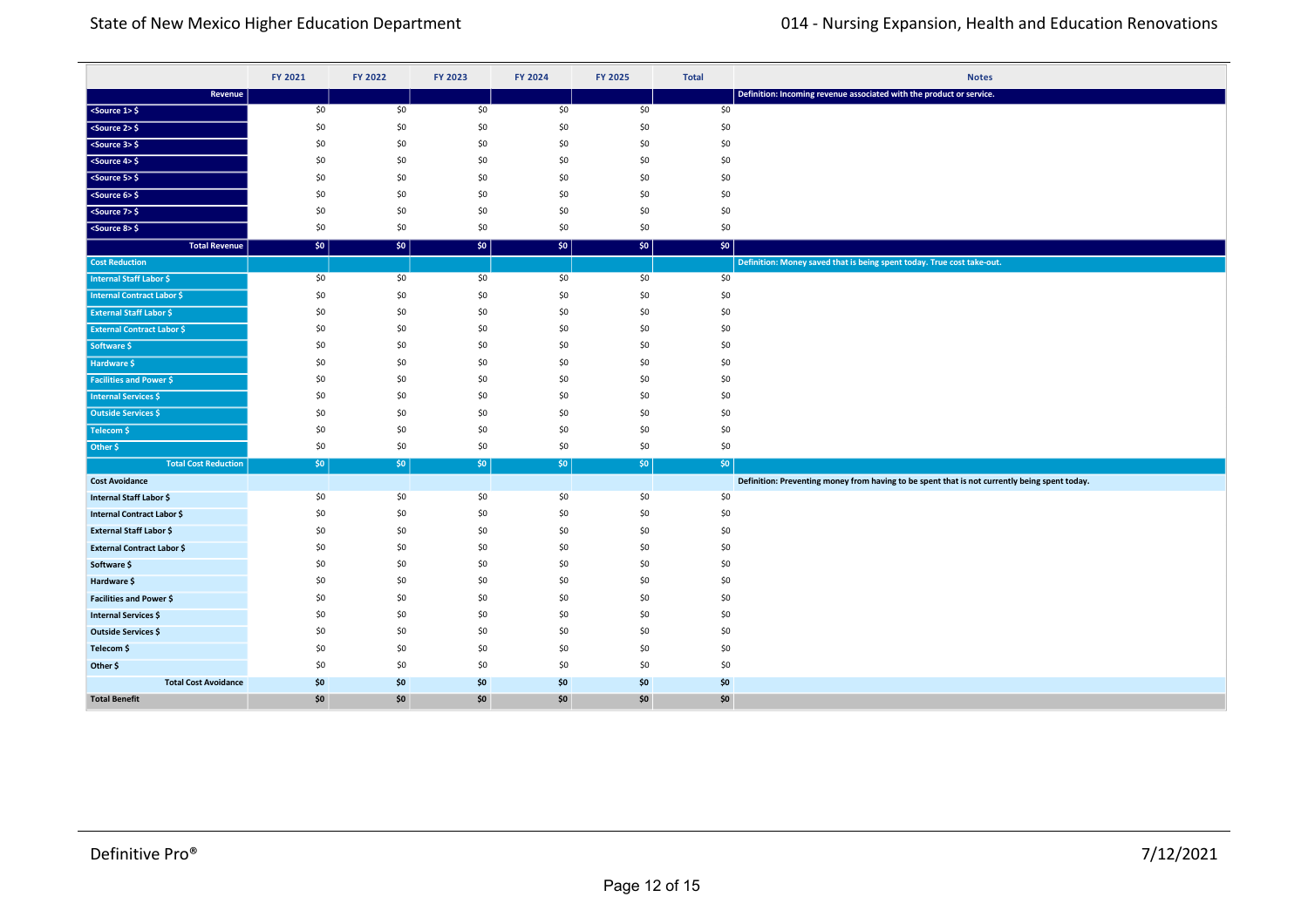|                             |                      | <b>FY 2021</b> | FY 2022 | FY 2023 | FY 2024 | <b>FY 2025</b> | <b>Total</b> |
|-----------------------------|----------------------|----------------|---------|---------|---------|----------------|--------------|
| <b>Total Pre-Project</b>    |                      | \$0            | \$0     | \$0     | \$0     | \$0            | \$0          |
| <b>Total Project</b>        |                      | \$0            | \$0     | \$0     | \$0     | \$0            | \$0          |
| <b>Total Post-Project</b>   |                      | \$0            | \$0     | \$0     | \$0     | \$0            | \$0          |
|                             | <b>Total Cost</b>    | \$0            | \$0     | \$0     | \$0     | \$0            | \$0          |
| <b>Total Revenue</b>        |                      | \$0            | \$0     | \$0     | \$0     | \$0            | \$0          |
| <b>Total Cost Reduction</b> |                      | \$0            | \$0     | \$0     | \$0     | \$0            | \$0          |
| <b>Total Cost Avoidance</b> |                      | \$0            | \$0     | \$0     | \$0     | \$0            | \$0          |
|                             | <b>Total Benefit</b> | \$0            | \$0     | \$0     | \$0     | \$0            | \$0          |
| <b>Return</b>               |                      | \$0            | \$0     | \$0     | \$0     | \$0            | \$0          |
| <b>Cumulative Return</b>    |                      | \$0            | \$0     | \$0     | \$0     | \$0            | \$0          |
| ROI %                       |                      | 0.00%          | 0.00%   | 0.00%   | 0.00%   | 0.00%          | 0.00%        |
| <b>Cumulative ROI %</b>     |                      | 0.00%          | 0.00%   | 0.00%   | 0.00%   | 0.00%          | 0.00%        |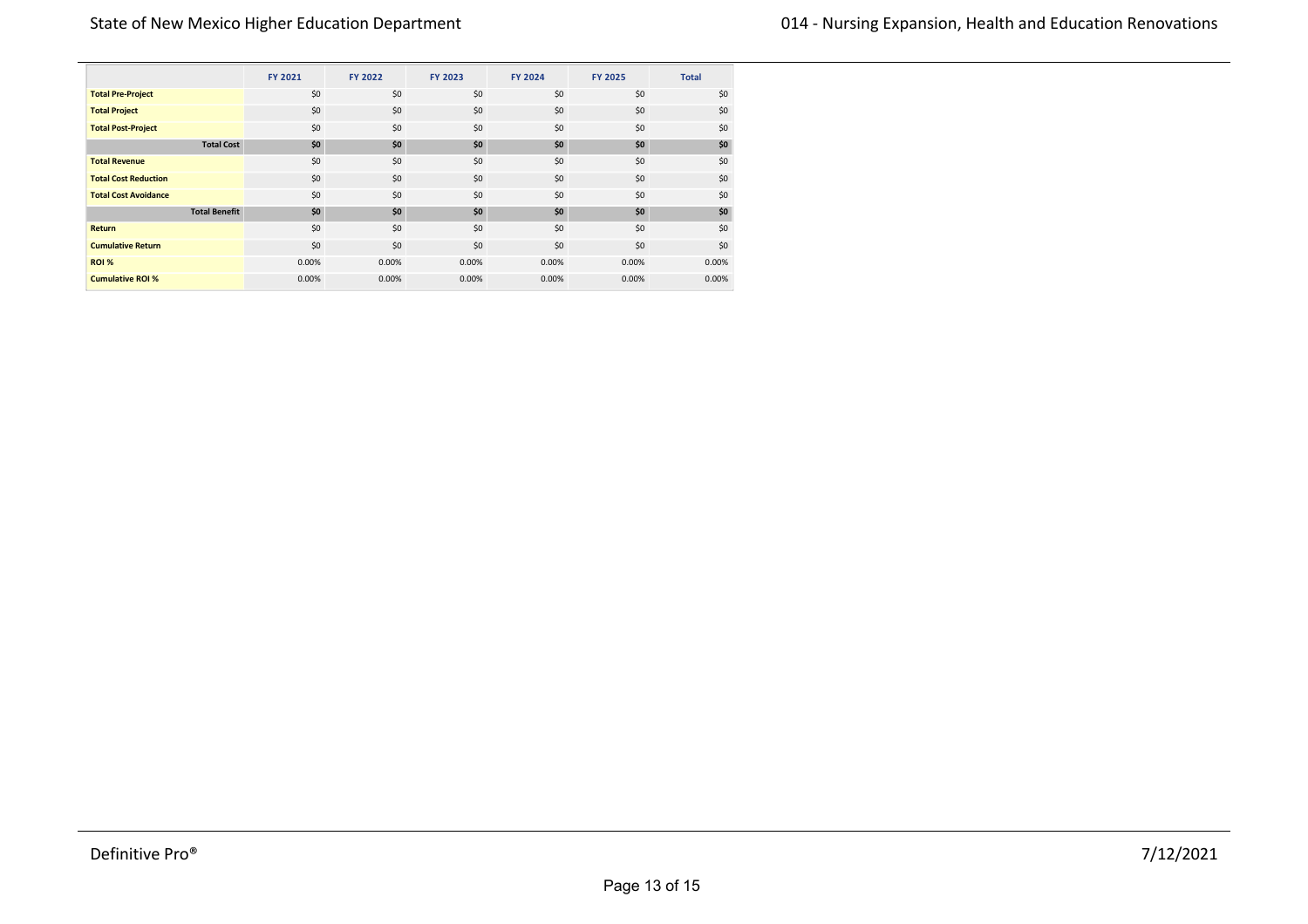## State of New Mexico Higher Education Department **014 Figure 114 Construction** 014 - Nursing Expansion, Health and Education Renovations